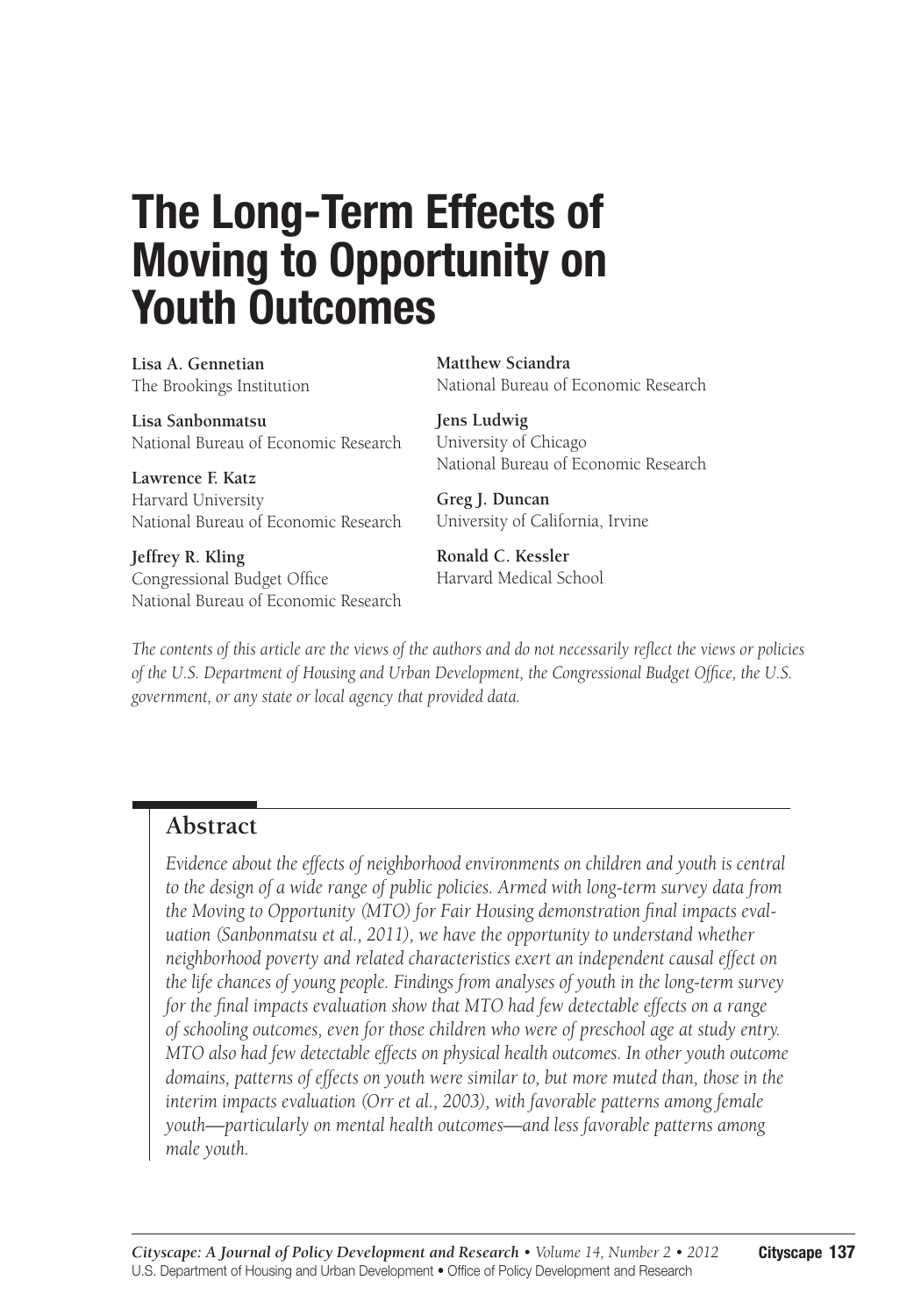## **Introduction**

The life chances of children vary dramatically across neighborhoods. Youth who grow up in areas of concentrated poverty tend to have elevated rates of a wide range of adverse outcomes—such as school dropout, low test scores, and delinquency—even after statistically controlling for observable characteristics of the youth and their families (Chalk and Phillips, 1996; Duncan and Murnane, 2011; Ellen and Turner, 1997; Ginther, Haveman, and Wolfe, 2000; Leventhal and Brooks-Gunn, 2008, 2000; Shonkoff and Phillips, 2000). These patterns have led to a longstanding concern that neighborhood environments may exert an independent causal effect on the life chances of young people. Because low-income individuals comprise nearly one-half of the 8.7 million people living in census tracts with poverty levels of 40 percent or higher (Kneebone, Nadeau, and Berube, 2011), poor children growing up in neighborhoods of concentrated poverty may be "doubly disadvantaged"—they face potential risks from growing up in a low-income household and in an economically poor neighborhood.

Evidence about the effects of neighborhood environments on children and youth is central to the design of a wide range of public policies, from means-tested housing programs to place-based strategies such as those of the U.S. Department of Education's (ED's) Promise Neighborhoods and Harlem Children's Zone, Inc. Empirically isolating the causal effects of neighborhood environments on youth outcomes from the range of other youth and family characteristics with which they are correlated is complicated, however. Most families have at least some degree of choice about where they live. As a result, hard-to-measure individual- or family-level attributes associated with neighborhood selection and directly affecting youth outcomes can confound the estimated effects of neighborhood environment.

The U.S. Department of Housing and Urban Development (HUD) launched the Moving to Opportunity (MTO) for Fair Housing demonstration randomized mobility experiment to try to overcome this empirical challenge of selection bias (that is, of nonrandom associations between neighborhood characteristics and the preexisting characteristics of residents that influenced their decisions to live in the neighborhood). Between 1994 and 1998, MTO recruited more than 4,600 families with children living in severely distressed public housing projects in five cities (Baltimore, Boston, Chicago, Los Angeles, and New York City). HUD offered some MTO families the opportunity to use a housing voucher to move into private-market housing in lower poverty neighborhoods and did not make the same offer to others. This random assignment to different groups—experimental, Section 8, and control—in the MTO study broke the link between family preferences and neighborhood environments, and it thus provides us with the opportunity to overcome the standard selfselection concern and identify the causal effects of neighborhoods on child and youth outcomes. This article summarizes key findings regarding the effects of neighborhood characteristics found in the long-term (10- to 15-year) survey of MTO youth, who were approximately ages 10 to 20 in December 2007 (age 11 or younger at baseline), conducted for the final impacts evaluation (Sanbonmatsu et al., 2011).1

<sup>1</sup> For more detail about MTO's long-term effects on youth outcomes, see Sanbonmatsu et al. (2011), chapters 2 through 7. A history of MTO research is available at [http://mtoresearch.org.](http://mtoresearch.org)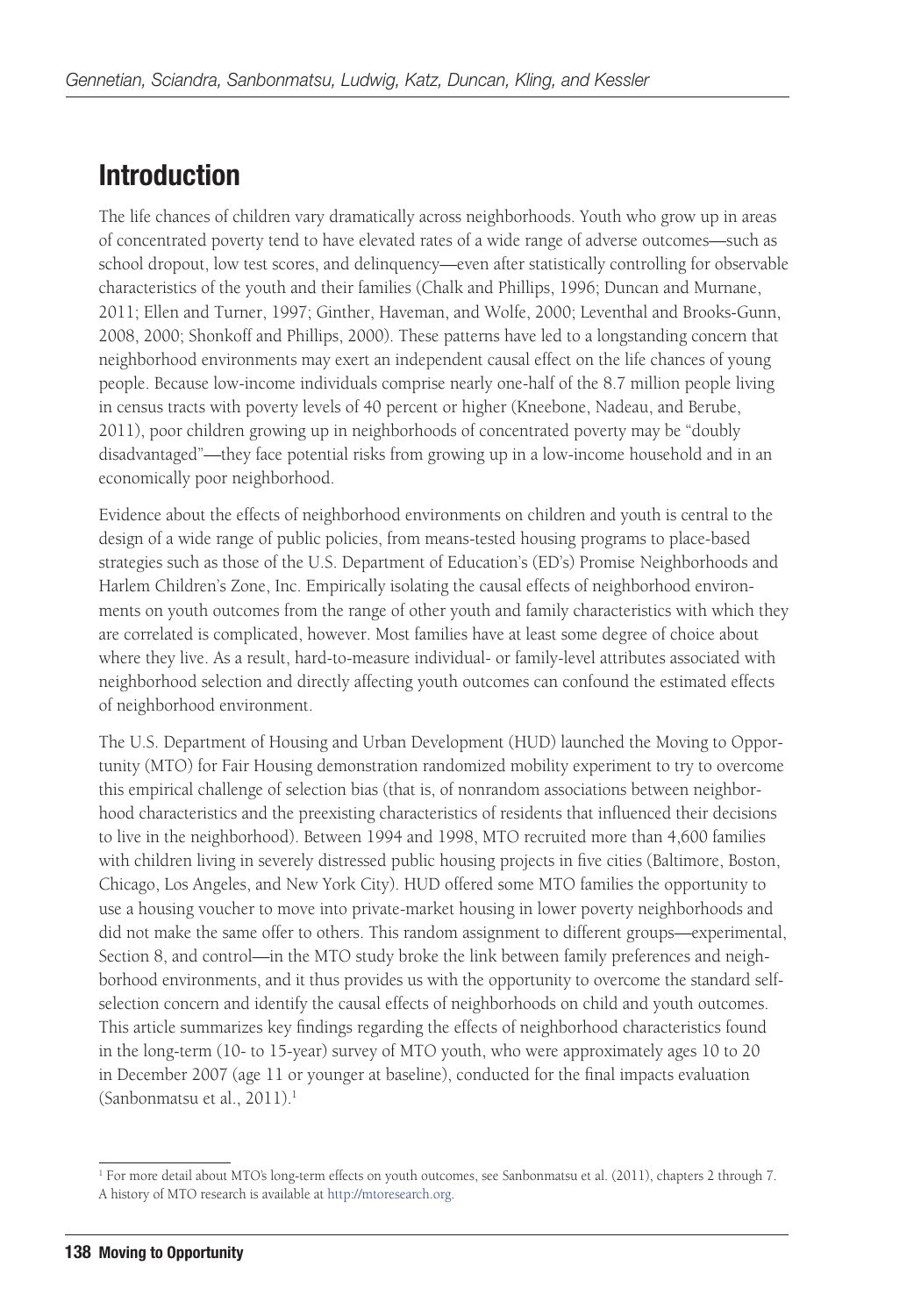Previous MTO research, based on data collected 4 to 7 years after random assignment, showed a more mixed and complicated pattern of findings than that predicted by the existing neighborhood effects literature. At the time of the followup survey for the interim impacts evaluation (Orr et al., 2003), MTO had produced few detectable effects on the achievement test scores or health of children, most of whom were already of school age when their families signed up for MTO (Fortson and Sanbonmatsu, 2010; Sanbonmatsu et al., 2006). Violent-crime arrests were fewer among male and female youth who moved via the experimental group vouchers compared with those assigned to the control group that received no vouchers. MTO effects on most other behavioral outcomes varied by gender, however, with beneficial effects on female youth and adverse effects for males (Kling, Liebman, and Katz, 2007; Kling, Ludwig, and Katz, 2005).

This article addresses three key questions for the final impacts evaluation. (1) Because disruptive effects from the act of moving are likely to fade and the beneficial influences of better neighborhoods likely to grow with time, do MTO's effects on children become more beneficial over time? (2) Are MTO's beneficial effects on children concentrated on the subset who had not entered school when their families enrolled in the program? Early childhood is a particularly malleable stage of early brain development and, therefore, a time when children are perhaps most susceptible to the benefits of social interventions (Becker and Murphy, 2000; Carneiro and Heckman, 2003; Knudsen et al., 2006; Shonkoff and Phillips, 2000). (3) Do the gender differences in MTO effects that the followup survey for the interim impacts evaluation found emerge in the final impacts evaluation? We draw our outcome measures from survey self-reports<sup>2</sup> of behavior, schooling, mental and physical health, and peer relationships; math and reading achievement assessments; physical measurements of height and weight; and administrative records on other outcomes such as quarterly earnings from state unemployment insurance (UI) data and arrest records.

The "Guest Editor's Introduction" to this issue of *Cityscape* describes how MTO succeeded in generating persistent differences in neighborhood environments across treatment and control groups (Ludwig, 2012). Youth in the experimental group, like adults in the experimental group, report feeling more safe in their neighborhoods, but the characteristics of the schools that children in the experimental group attended in their neighborhoods differed only modestly from the schools that children in the control group attended. For example, the schools that youth in the experimental and Section 8 groups attended had student bodies that were more mixed by income and by racial or ethnic groups than those of youth in the control group but that still included mostly poor and overwhelmingly minority students. Test scores in the schools that youth in the experimental and Section 8 groups attended were also slightly better than in the schools that the control group attended but were still usually in the bottom one-fourth of the statewide performance distribution. These mixed MTO effects on school environments do not preclude the possibility of MTO affecting schooling outcomes, because socioeconomic composition or social processes in neighborhoods might differ across schools and matter for achievement independent of school quality. Indeed, additional analyses of the followup (4- to 7-year) survey data for the interim impacts evaluation found signs of MTO effects on achievement test scores in only those demonstration sites with the highest levels of concentrated neighborhood disadvantage that also had few detectable effects on

<sup>&</sup>lt;sup>2</sup> The long-term youth survey is available at [http://mtoresearch.org.](http://mtoresearch.org)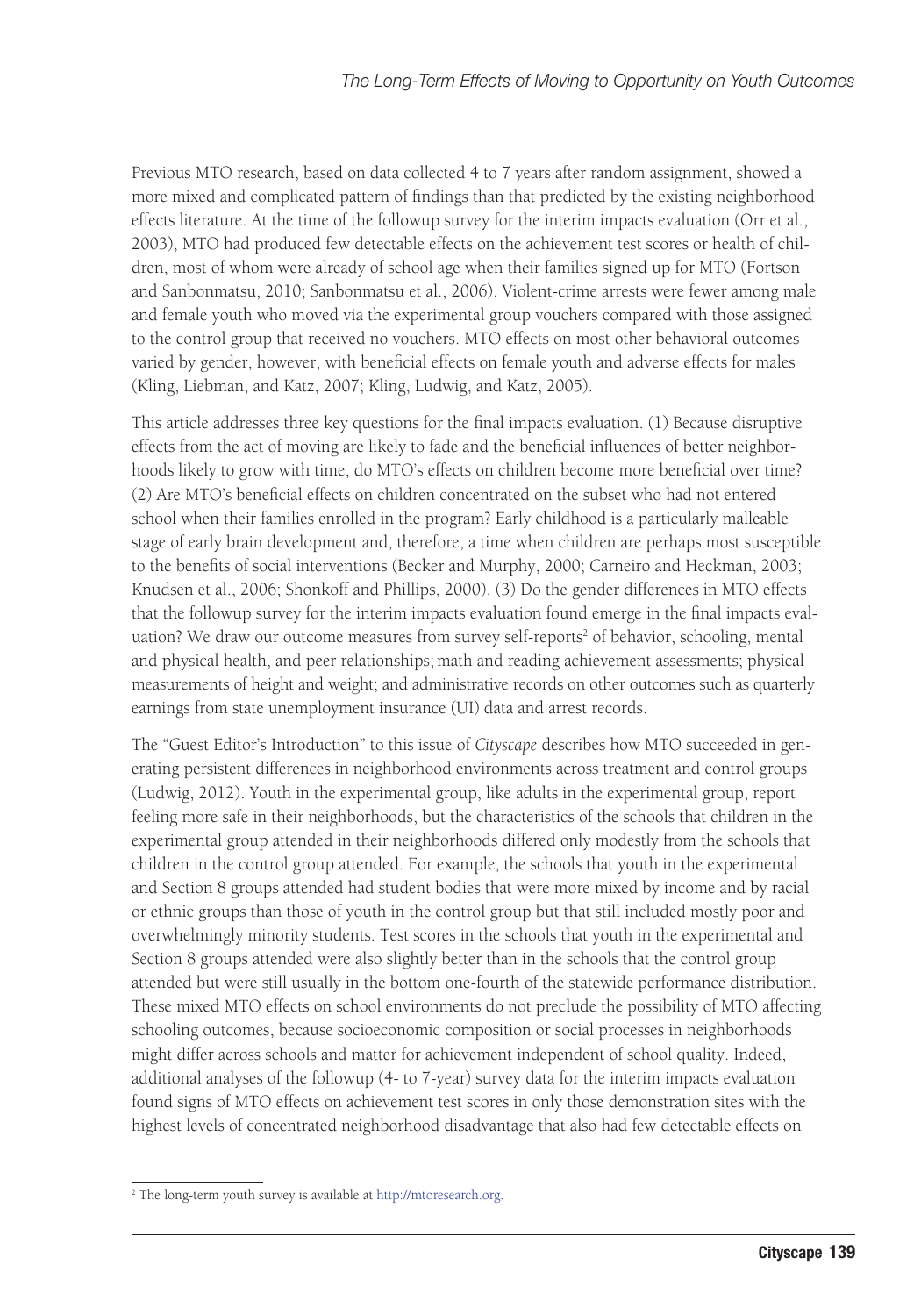schools (Burdick-Will et al., 2011). Analyses of the long-term (10- to 15-year) survey data for the final impacts evaluation, however, show that MTO had no detectable effect on math or reading achievement.

Overall, MTO had few detectable effects on a range of schooling outcomes, even among those children who were of preschool age at study entry, and few detectable effects on physical health outcomes. In other outcome domains, the long-term survey found that MTO had patterns of effects that were similar to, but more muted than, those the interim followup survey found, with favorable patterns among female youth—particularly on mental health outcomes—and less favorable patterns among male youth.

The next section of the article reviews the candidate mechanisms through which neighborhood environments might influence children's outcomes. A section reviewing the data that we collected during the long-term survey for the final impacts evaluation and a section presenting the results follow. The final section discusses the implications of these findings for policy and future research on neighborhood effects.

## **Background and Conceptual Framework**

A large empirical literature, as discussed in the Introduction, generally points in the direction of neighborhood effects on children's schooling outcomes, youth crime, parent joblessness and earnings, and even mortality. A framework Jencks and Mayer (1990) posited nicely describes the pathways through which neighborhoods can affect youth achievement and behavior. *Epidemic models* emphasize the power of peers to spread behaviors. Such contagion effects can arise from learning from peers, pure preference externalities (individuals enjoy imitating their peers), stigma effects (negative signals from delinquent behaviors declines when more people do them), and physical externalities (for example, higher crime rates reduce the chances of getting arrested because of congestion effects in law enforcement; see Brock and Durlauf, 2001; Cook and Goss, 1996; Glaeser and Scheinkman, 1999; Manski, 2000; Moffitt, 2001). *Collective socialization models* concentrate on the way adults in a neighborhood influence young people who are not their children, through human capital externalities (Borjas, 1995) or by acting as role models or enforcers of public order (Sampson, Raudenbush, and Earls, 1997; Wilson, 1987). *Institutional models* focus on the influence of adults who mainly reside outside the community but who work in the schools, police force, and other neighborhood institutions. *Competition models* emphasize the competition between neighbors for scarce resources like grades or jobs. *Relative deprivation models* focus on the psychological effect on individuals or self-evaluation based on relative standing in the community (Luttmer, 2005). The failure to compete successfully for prosocial rewards, as competition models hypothesize, could in fact lead some people to reverse course and try competing for resources or social standing by engaging in antisocial behaviors. Furthermore, relative deprivation models might predict that comparisons with the status and accomplishments of new neighbors in more affluent areas could have negative psychological effects.

The remaining subsections review the previous empirical research based around the key youth outcome domains of interest and the extent to which this literature sheds any light on the pathways by which neighborhoods have these effects.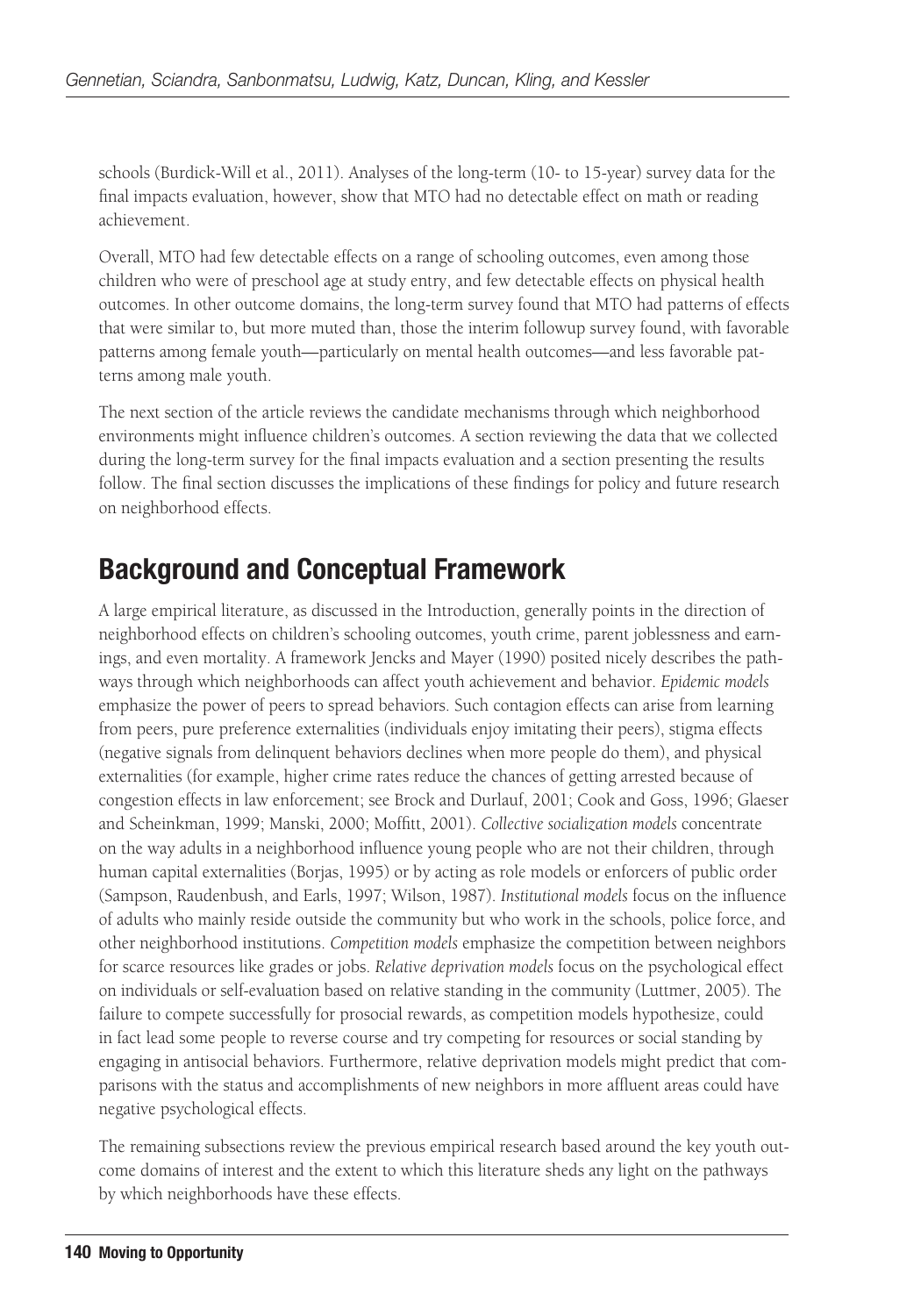## **Education and Employment**

Perhaps the most obvious way in which neighborhood context may affect educational outcomes is through the quality of local public schools. Moving to better neighborhoods for better schools arose as one key motivation for MTO study families to subsequently move, although realizing their aspirations for improved educational opportunities was difficult and often influenced by informal networks (Ferryman et al., 2008). Indeed, the composition of neighborhood residents might also matter, because adults convey shared prosocial (or antisocial) values or serve as positive or negative role models; that is, the Jencks-Mayer collective socialization model (Connell et al., 1995; Crane, 1991; Sampson, 1993; Sampson and Groves, 1989; Wilson, 1987). Such neighborhoods also may provide youth with a safe physical environment, which may be conducive to academic success (Connell et al., 1995). Epidemic models raise the possibility of a variety of spillover effects from exposure to higher achieving peers; for example, through opportunities to participate in more productive study groups, exposure to more rigorous instruction, and increased time on task from reductions in student disruptions (Lazear, 2001). On the other hand, the competition for grades may be more intense in more affluent areas. Increased competition could have a detrimental effect on some MTO children, although these effects might dissipate over time if their academic competencies improve with exposure to new schools.

Previous nonexperimental research generally has found positive correlations between affluent neighbors and a variety of academic outcomes, such as IQ, reading and math achievement scores, school completion, and self-reported grades for children and adolescents (for example, Brooks-Gunn et al., 1993; Chase-Lansdale et al., 1997; Connell and Halpern-Felsher, 1997; Crane, 1991; Dornbusch, Ritter, and Steinberg, 1991; Duncan, Brooks-Gunn, and Klebanov, 1994; Entwistle, Alexander, and Olson, 1994). A study of the Gautreaux mobility program found that young adults in households that had moved from public housing in the city of Chicago to suburban locations were less than one-fourth as likely to drop out of school and more than twice as likely to attend college compared with the outcomes of young adults initially living in the same public housing units whose families moved to other parts of the city (Rubinowitz and Rosenbaum, 2000). Preliminary analyses using longer run data on a larger group of Gautreaux children suggested smaller and more specialized effects (Keels et al., 2005).

Schools also can be gateways to other types of educational or work programs. School-to-work programs administered by local public schools may help youth secure internships while they are still enrolled in high school and help non-college-bound youth secure employment after high school. Factors such as the stigma surrounding entry-level jobs or local criminal activity, the level of violence associated with the local illegal economy and the quality of local policing, and the level of difficulty in competing for jobs and related positive rewards for behavior that supports schooling or employment can also influence youth decisions about whether to participate in the formal labor market or to pursue underground or informal work. Although having more affluent neighbors appears to correspond with having improved labor market outcomes (see, for example, Corcoran et al., 1992; Page and Solon, 2003; Sharkey, 2008), several more recent studies suggest a mixed pattern of neighborhood environment influence. Child neighborhood environments do not appear related to adult labor market outcomes among children assigned to public housing projects in substantially different neighborhoods of Toronto (Oreopoulos, 2003). Further analyses of Gautreaux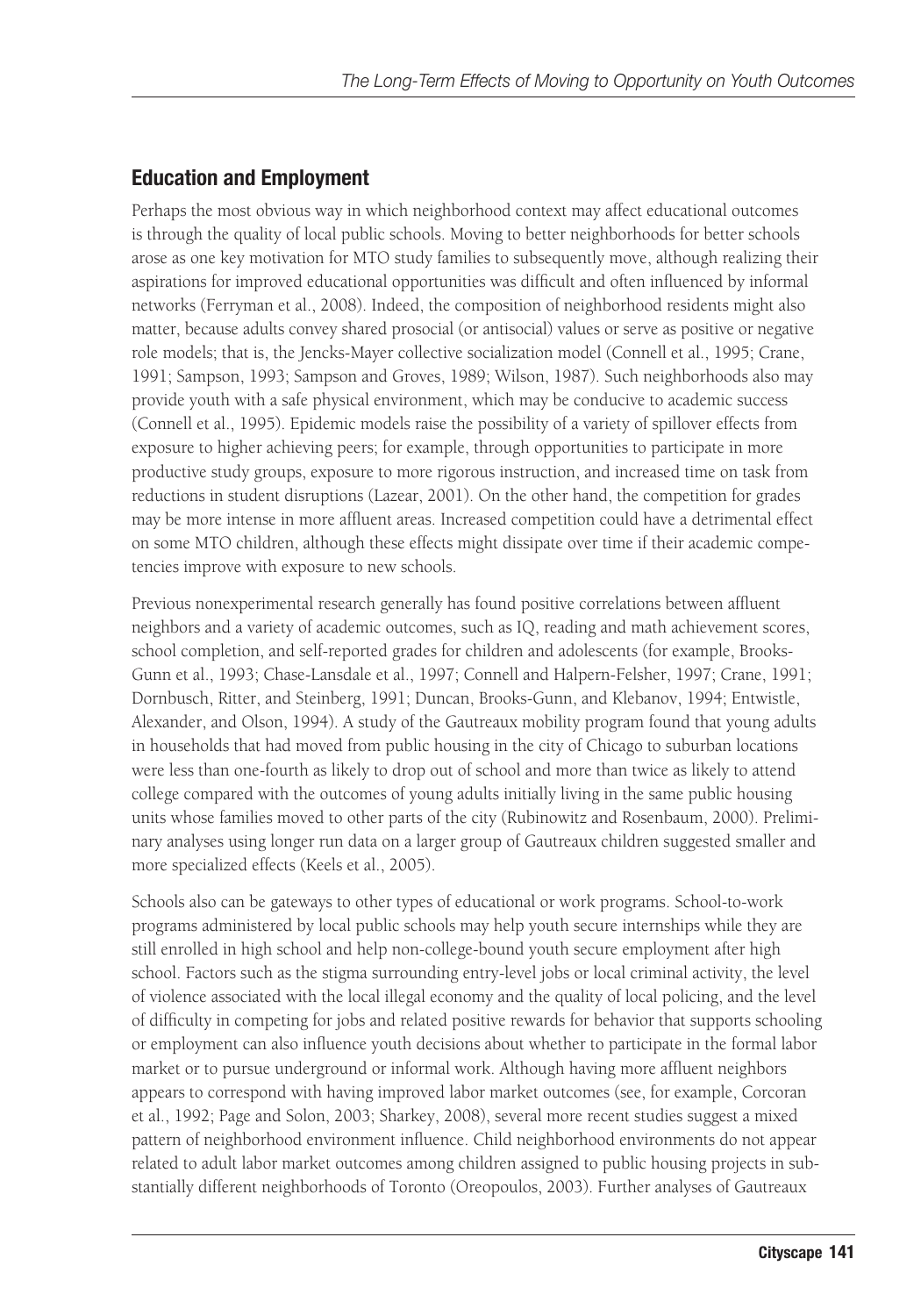(Rosenbaum, 1995) found strong positive gains in educational and economic outcomes for the children of suburban movers relative to those of city movers, but longer term followups found less striking contrasts between suburban and city movers (DeLuca et al., 2009). On the other hand, Gould, Lavy, and Paserman (2009) found positive effects on long-term adult economic outcomes for Yemenite refugees to Israel who, as children, were placed initially in more prosperous neighborhoods with better infrastructure.

### **Delinquency and Risky or Problem Behavior**

In addition to potentially affecting educational and employment outcomes, MTO may have important effects on problem behaviors. Social stigma associated with criminal behavior may be lower in areas where such behavior is relatively more common. Similarly, if police resources assigned or available to a community are relatively fixed, an increase in criminal activity by one's peers will reduce the probability that a given criminal offense results in arrest (Cook and Goss, 1996). The literature is more mixed regarding other risky behaviors, such as drug or substance abuse and sexual activity (Brooks-Gunn et al., 1993; Crane, 1991; Esbensen and Huizinga, 1990; Hogan, Astone, and Kitagawa, 1985; Hogan and Kitagawa, 1985).

### **Health**

Although Jencks and Mayer (1990) did not consider neighborhood processes to be related to health, we have reason to believe that moves to lower poverty neighborhoods may improve both physical and mental health. Physical health may improve with safer and less stressful environments, greater community resources, or residents who practice healthy behaviors such as exercise. Low-income neighborhoods may also have compromised air quality, which has been linked to coronary heart disease (Kan et al., 2008) and poor health for infants (Currie and Walker, 2011). Poor children living in disadvantaged urban areas may be at higher risk of exposure to lead and secondhand smoke, both of which can impair brain development (Bombard et al., 2010; Filippelli and Laidlaw, 2010). The prevalence of accidents and injuries—the most common causes of death among children ages 1 to 14 in the United States—may be higher among children living in distressed urban communities, owing to unsafe playgrounds and other features of the environment (Quinlan, 1996; Scharfstein and Sandel, 1998).

Adults and children who live in high-poverty, high-crime urban settings are also at risk for poorer mental health outcomes (for example, Bagley, Jacobson, and Palmer, 1973; Rezaeian et al., 2005; Whitley et al., 1999). To the extent that MTO reduces exposure to crime and violence, we would expect it to improve overall well-being and reduce psychological distress, depression, and anxiety (Aneshensel and Sucoff, 1996; Ross and Mirowsky, 2001; Silver, Mulvey, and Swanson, 2002). Moving to lower poverty neighborhoods could influence a variety of externalizing behavior disorders (for example, oppositional defiant disorder), because these disorders are strongly related to contagion processes in peer environments and norms regarding the appropriateness of violence and antisocial behaviors (Deater-Deckard, 2001; Gifford-Smith et al., 2005). Male and female youth may also have different coping styles and capacities as they navigate different neighborhood environments. Adolescent males tend to be subject to less parental supervision than females, and they also tend to be greater risk takers (Block, 1983; Bottcher, 2001; LaGrange and Silverman, 1999).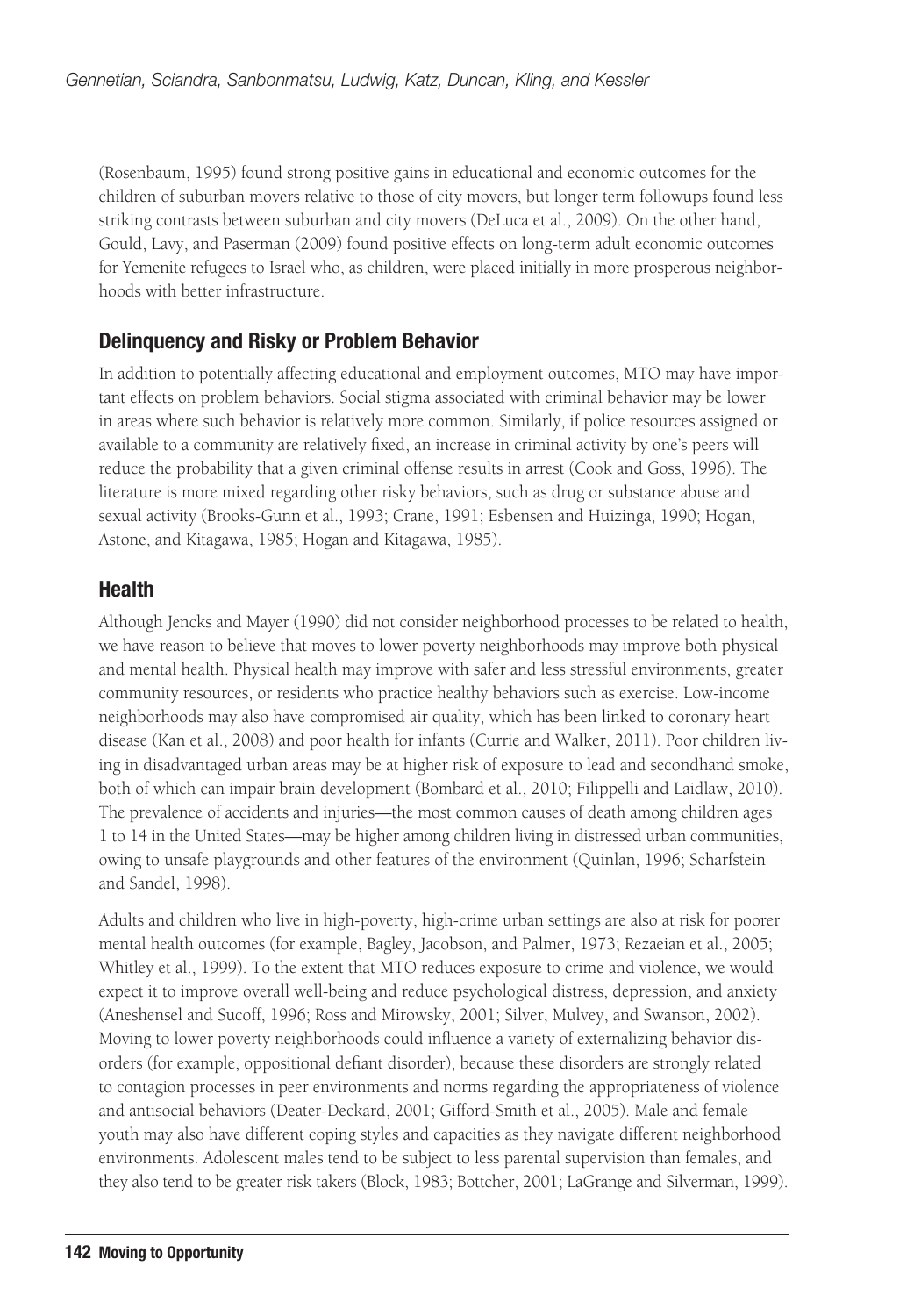Psychosocial stress sometimes can have more pronounced effects on males than females, in part, because males are more likely to use confrontational techniques (that is, the Jencks-Mayer collective socialization model) to deal with stress, particularly stress involving interpersonal problems, whereas females are more likely to turn to supportive adults (Coleman and Hendry, 1999; Zaslow and Hayes, 1986).

The Jencks and Mayer (1990) typology and empirical literature, in turn, generally implies that the effect of MTO moves may become more beneficial (or less detrimental) as youth spend more time in lower poverty areas. For example, over time, we may expect MTO youth to become more socially integrated into their new communities and more attuned to local social norms, and thus more responsive to the peer and adult social influences that are central to the epidemic and collective socialization models. Parents may also learn over time how to better navigate the potential opportunities and pitfalls in low-poverty schools. More generally, the effects of exposure to new social environments and institutions may accumulate over time and lead to more pronounced positive effects on youth behavior. A different time path in MTO effects may arise from the effects of neighborhood safety and crime, which, as mentioned previously, may be relevant for outcomes in the schooling, employment, and delinquency domains. On the other hand, some of the theories described in the Jencks and Mayer typology—the competition and relative deprivation models in particular—predict potentially adverse effects as youth spend time in lower poverty neighborhoods. Ultimately, whether youth benefit based on these theories is an empirical question.

## **The MTO Study Design, Sample, and Data**

From 1994 to 1998, HUD launched MTO in five cities: Baltimore, Boston, Chicago, Los Angeles, and New York. HUD limited eligibility to families with children living in public or other government housing in designated high-poverty census tracts. The study then randomly assigned the 4,604 families who signed up to one of three groups. HUD offered families in the experimental group the opportunity to use a rent-subsidy voucher to move into private-market housing but, under the MTO design, families in this group could redeem their vouchers only in census tracts with a 1990 poverty rate of less than 10 percent. Families in the experimental group also received housing search assistance and relocation counseling from local nonprofit organizations. HUD offered the randomly assigned families in the Section 8 group a traditional housing voucher that had no location requirements and did not come with any search assistance beyond what Section 8 voucher recipients normally receive. Families in the control group did not receive a voucher through MTO, but they did not lose access to any housing or other social services to which they would otherwise have been entitled.

The final impacts evaluation youth survey sample frame included up to three youth per original MTO family who were between ages 10 and 20 as of December 2007. Older adolescents (ages 13 to 20 as of December 2007) answered the full-length survey that we developed, whereas younger children (ages 10 to 12 as of December 2007) answered a shorter subset of items. Although MTO participants who were younger than 18 at baseline and older than 20 by December 2007 were not in our survey sample frame, we did try to track their outcomes through proxy reports of parents on the adult MTO surveys and through administrative data on employment, postsecondary schooling, and arrests.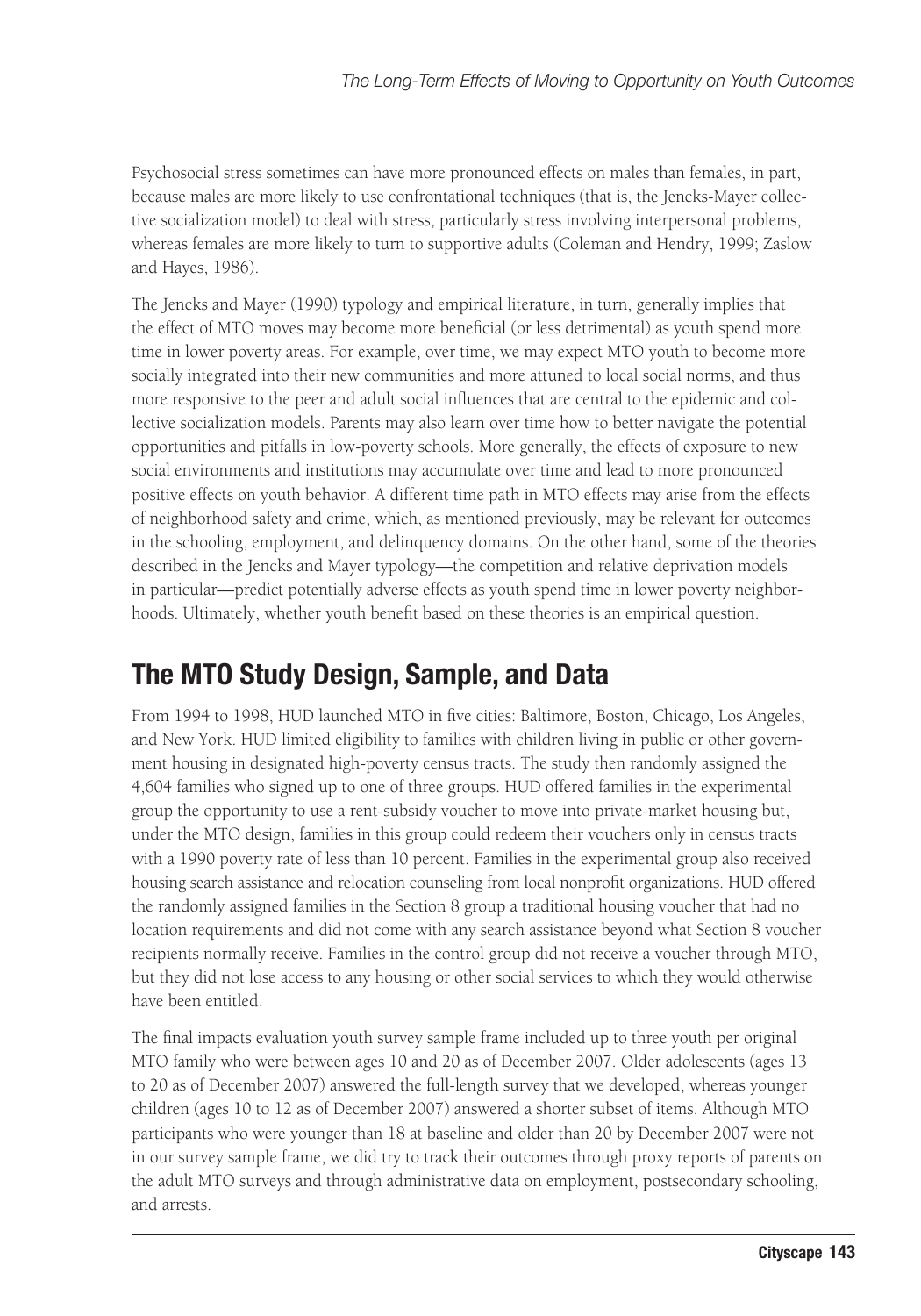Response rates for the youth survey were very high and were balanced across the control and treatment groups. The overall effective response rate was 89 percent, and the effective response rates by randomization group were as follows: experimental group, 90 percent; Section 8 group, 87 percent; control group, 89 percent. The analysis sample for the survey-based measures presented in this article includes a total of 5,101 youth ages 10 to 20, comprising 457 younger children and 4,644 older adolescents. All youth ages 10 to 20 ( $N = 6,645$ ) in the 4,604 families in the program (as opposed to only those youth who were interviewed) were eligible for submission to administrative data agencies.<sup>3</sup> Roughly 56 percent (2,969 of 5,345) of the youth who were interviewed as part of the followup survey for the interim impacts evaluation were interviewed again as part of the longterm survey for the final impacts evaluation.

The youth in the long-term survey sample, who on average were age 5 at baseline (ranging from newborn to age 11), were not particularly disadvantaged regarding learning and behavioral problems. They attended schools, however, characterized by high poverty, high minority composition, and low achievement; their parents had low educational achievement; and they were living in dangerous neighborhoods. The baseline heads of household reported that 12 percent of youth ages 6 to 11 had a learning problem and 6 percent had behavioral or emotional problems. About 13 percent had been enrolled in a program for gifted and talented students or had done advanced coursework. These numbers are consistent with national averages; about 13 percent of the school-age population receives special education services (Kaufman, Alt, and Chapman, 2001) and 10 percent are enrolled in gifted classes (Fields et al., 2001). On the other hand, about 85 percent of students at the baseline schools of MTO youth were eligible for free or reduced-price lunches, more than 90 percent of students were minorities, and most of the schools were in the bottom 15 percent of the statewide performance distribution. Furthermore, parents had relatively low educational attainment: only 35 percent held a high school diploma, and another 18 percent had earned a certificate of General Educational Development (GED). Finally, as Ludwig (2012) described, when families listed their reasons for wanting to move, about three-fourths reported wanting to get away from gangs and drugs (that is, safety) as their first or second most important reason, about one-half listed better schools for the children, and about 45 percent listed a bigger or better apartment.

We estimate both the effects of being offered an MTO low-poverty voucher or a traditional Section 8 voucher, known as the intention-to-treat (ITT) effect in the program evaluation literature, and the effects of actually moving with a low-poverty or traditional voucher, known as the treatment-onthe-treated (TOT) effect. We calculate ITT using an ordinary least squares regression in which the outcome of interest is the dependent variable being predicted on group assignment and a series of baseline covariates. The basic equation is

$$
Y_i = \alpha_0 + \alpha_1 \operatorname{Exp}_i + \alpha_2 \operatorname{SS}_i + \alpha_3 X_i + e_i,\tag{1}
$$

<sup>&</sup>lt;sup>3</sup> In practice, however, the outcomes in this article's exhibits generally are limited to smaller samples, because they include age-based subsets of all youth (for example, we submitted only youth ages 15 to 20 for the postsecondary schooling data match). We also have proxy reports on 3,217 grown children (from 3,273 adult survey interviews), and we submitted all 4,643 grown children from the 4,604 families to administrative data agencies.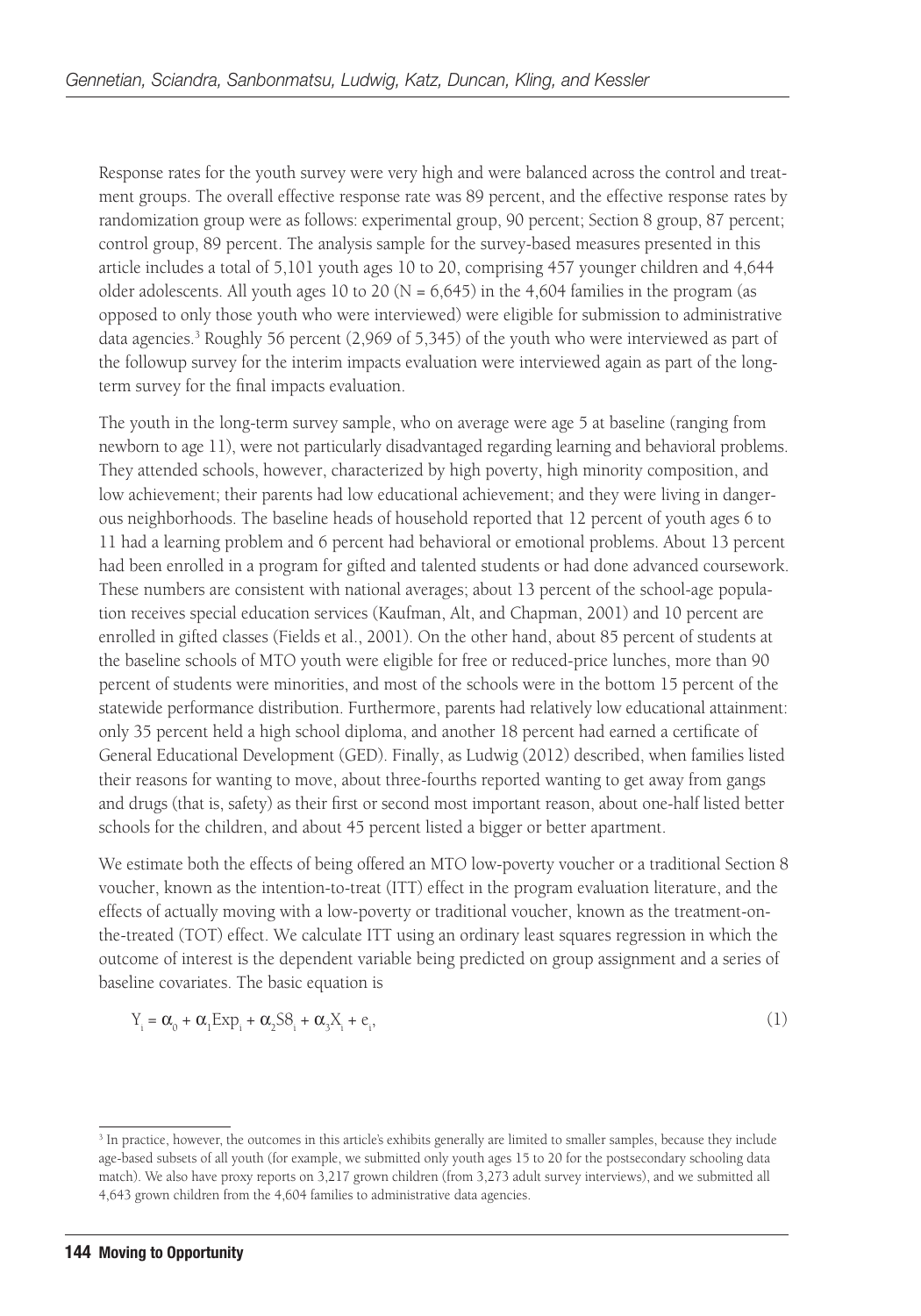where  $Y_i$  is some outcome for MTO program participant i;  $Exp_i$  and  $SS_i$  are binary indicator variables equal to 1 if participant i was in the experimental or Section 8 group (and the control group is the omitted reference group); and  $\mathrm{X}_{\mathrm{i}}$  represents a series of individual- and family-level baseline covariates that Sanbonmatsu et al. (2011) described and similar to the covariates Orr et al. (2003) described. The coefficients on  $Exp_i$  and  $S8_i$  capture the ITT estimates for the experimental and Section 8 groups, respectively. The ITT effect represents the estimated effect of MTO on the assigned group as a whole, including both families who leased up and families who never used an MTO voucher. The ITT estimate eliminates the problem of self-selection bias, because it compares the average outcomes of the entire treatment group (regardless of whether the family moved through MTO) with the average outcomes of the control group. Because of random assignment, the treatment and control groups should, on average, be identical regarding their baseline characteristics, so we can confidently attribute any subsequent differences in outcomes to the fact that the treatment groups were offered the opportunity to relocate through the MTO demonstration.

The TOT estimate represents the effect of MTO on the program movers; that is, the experimental and Section 8 group members who actually moved with the program vouchers. Under certain assumptions (for example, that the program did not affect families who did not use their MTO voucher), we can estimate TOT by dividing the ITT effect by the share of the experimental or Section 8 group that relocated with an MTO voucher (Angrist, Imbens, and Rubin, 1996; Bloom, 1984). The TOT estimate does not remove the self-selection bias, because it compares the members of the treatment group who leased up, a self-selected group, with would-be movers in the control group.4 Because 47 percent of the experimental group and 62 percent of the Section 8 group relocated with an MTO voucher (Ludwig, 2012), TOT estimates are substantially larger than ITT estimates. For example, if the ITT for an outcome was 8 percentage points for the experimental group, the TOT estimate would be [.08/.47] = .17, or 17 percentage points.

## **Measures**

The MTO long-term survey for the final impacts evaluation included an innovative combination of survey and administrative data collection. Within the survey interview setting, we administered math and reading achievement assessments; measured height and weight; constructed a full history of schools attended over the followup period; and used audio-enhanced, computer-assisted selfinterviewing (audio-CASI) to ask about sensitive items related to mental health and risky behavior. We also collected a variety of administrative data, including postsecondary schooling data, criminal justice records, UI data, and government assistance data (food stamps and Temporary Assistance for Needy Families records).

<sup>4</sup> The TOT approach assumes that those who did not use an MTO voucher experienced no average effect of being offered a voucher, which we believe is reasonable. Although the TOT estimates do not remove self-selection bias, the estimates are policy relevant because they focus on the effects that a new neighborhood environment would have on the individuals who would be most likely to participate in a housing voucher program.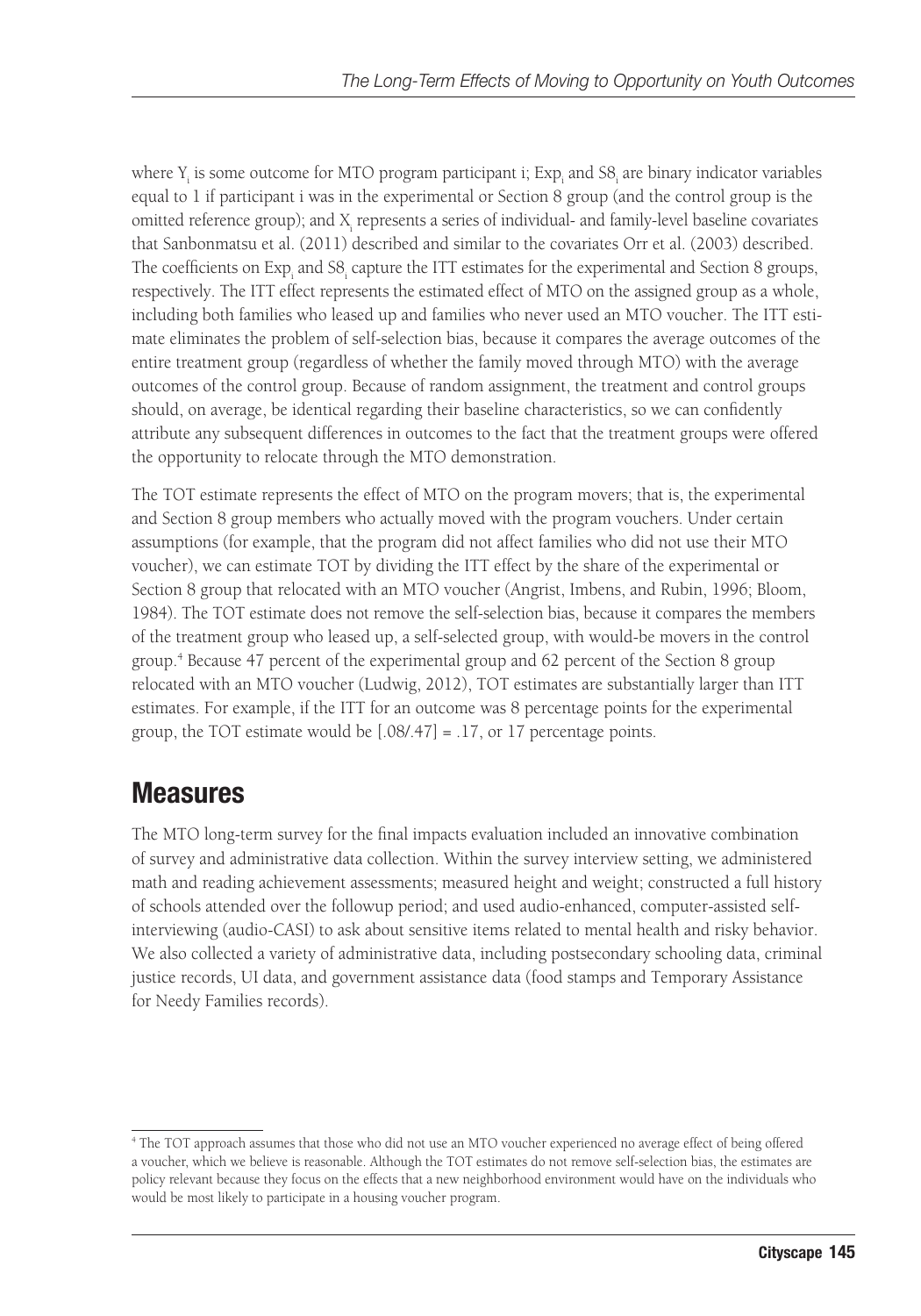## **School Characteristics**

We used two types of information to describe school characteristics: (1) a variety of socioeconomic and demographic characteristics available from three national databases, and (2) students' self-reports of school climate. We constructed a full history of schools attended for each youth by combining parent reports on the youth's schooling through the time of the followup survey for the interim impacts evaluation (or kindergarten for youth who were not of school age when the family volunteered for the MTO program) with youth self-reports through the time of the long-term survey for the final impacts evaluation (or the highest grade attended for youth who were no longer in a primary or secondary school). We then matched the school histories to school characteristics from two National Center for Education Statistics databases (the Common Core of Data for public schools and the Private School Universe Survey for private schools) and a school-level test score database.

We also constructed a school climate index based on whether youth strongly agreed, agreed, disagreed, or strongly disagreed with five statements about their most recent school's climate. We asked youth if teachers were interested in students, if they felt "put down" by their teachers, if discipline was fair, if students who studied hard were teased, and if they felt safe in school. We constructed the index as the fraction of positive responses on the five items; that is, strongly agree or agree responses on teacher interest in students, fair discipline, and feeling safe, and disagree or strongly disagree responses on feeling put down by teachers and teasing of students who study hard.

### **Math and Reading Achievement**

At the end of the survey interview, we administered a 45-minute achievement assessment, an adapted version of the assessment used for the ED's Early Childhood Longitudinal Study-Kindergarten Cohort (ECLS-K). Youth ages 13 to 20 as of December 2007 took a slightly modified version of the eighth grade ECLS-K assessment, administered in two stages: a first-stage routing test that the survey interviewers scored in real time, the score of which then determined which form of the second-stage test to administer.<sup>5</sup> We contracted with the Educational Testing Service (ETS) to score the assessments via estimates (known in the testing literature as theta scores) of each youth's underlying academic ability from a statistical model based on item response theory (IRT). IRT scoring allows for the reliable prediction of a student's ability on a full set of testing items based on only a subset of those items, which was important for the MTO study, given the limited time available in the survey interview setting.<sup>6</sup> We converted the ETS achievement theta scores into z-scores by subtracting the control group's average test score from each youth's individual test score, then dividing by the standard deviation of the control group's test score distribution. By construction, the control group's average test score in this z-score metric will equal 0.

We selected the ECLS-K assessments for several reasons. They are designed to measure what children learn in school (as opposed to measuring aptitude only) and are sensitive to capturing whether MTO moved children into improved schooling and learning environments. They also

<sup>&</sup>lt;sup>5</sup> Youth ages 10 to 12 also took an assessment, based on the ECLS-K fifth grade test, but the results for that age group do not qualitatively differ from those for youth ages 13 to 20, and we focus here on the eighth grade test.

<sup>6</sup> Further details are available upon request. Also, see Reardon (2008).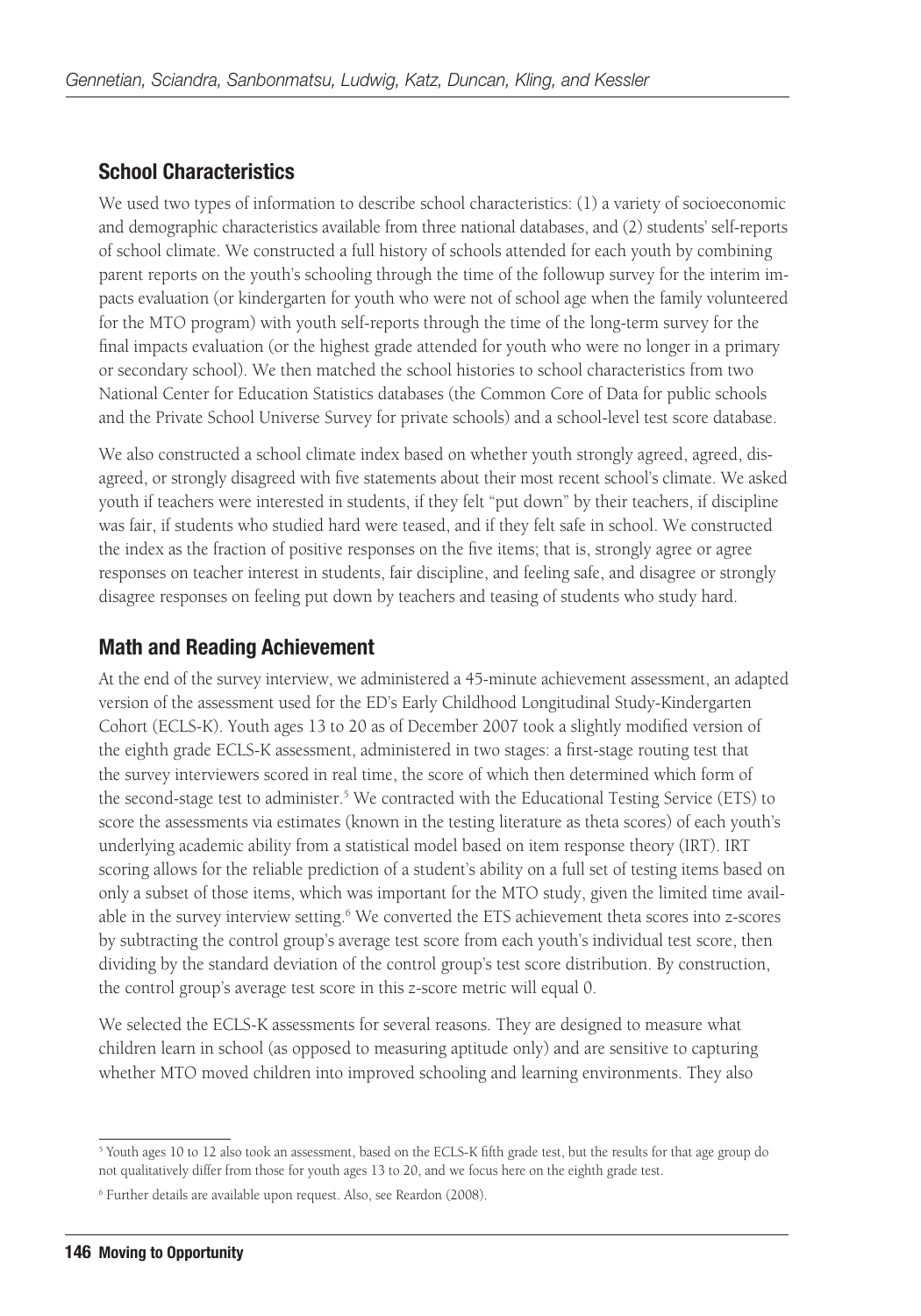include appropriate coverage of material that is relevant for the wide dispersion of ages of youth in the long-term survey for the final impacts evaluation, have good discriminating power across a wide range of ability levels, and have been extensively pretested and piloted (for example, to ensure that the test items work equally well for racial and ethnic subgroups).

The possibility that older youth in our survey sample would find the items on the tests too easy (known in the testing literature as a ceiling effect) was one concern about the ECLS-K assessments. To address this concern, we supplemented the ECLS-K eighth grade test with a small set of math and reading items from ED's National Educational Longitudinal Survey-1988 (NELS) assessment for high school students. Only about 8 percent of MTO youth ages 13 to 20 performed well enough to take these additional NELS items in math or reading. The possibility of a floor effect, in which the assessment is too difficult for some children and so loses its ability to distinguish the achievement of students at the bottom of the distribution, was another concern. About 14 percent of youth ages 13 to 20 performed at less than the level of chance on the reading test—that is, more poorly than we would have expected if they had simply guessed at every test question—and about 7 percent did so on the math test.

## **Educational Completion and Idleness**

During the survey interview, we asked older MTO youth (ages 15 to 20 as of December 2007) about their schooling, completed education, and participation in employment or training. From these measures, we constructed a measure of youth or young adult idleness defined as "not currently employed" and "not currently in school" at the time of the survey interview. We also obtained UI records and postsecondary enrollment data from the National Student Clearinghouse (NSC).7

## **Physical Health**

Self-reported physical health measures included overall health, asthma, and accidents and injuries. To measure obesity, interviewers measured youth height and weight using the same protocols they used for adults then converted the results to the standard Body Mass Index (BMI) formula of weight in kilograms divided by height in meters squared. Because BMI tends to increase naturally through adolescence, instead of using the standard definition of obesity used for adults ( $BMI \geq 30$ ), we defined obesity using criteria developed by the International Obesity Task Force (Cole et al., 2000). Those criteria use growth curves based on age and gender that align with the standard adult BMI standards. The criteria further break down curves by gender because, whereas BMI tends to follow a linear trend for males, it tends to follow a more concave trend line for females, and because puberty generally affects female bodies at different ages than it does male bodies.

## **Mental Health**

We administered two short questionnaires to measure psychological distress and behavioral and emotional problems. The first was the Kessler 6 (K6), a six-item questionnaire used to determine

<sup>7</sup> NSC data were available back through 2001, but it took until the end of 2006 for NSC to be near complete (96 percent of schools had joined NSC by then), so we have limited our analysis to the 3-year period from January 2007 to January 2010.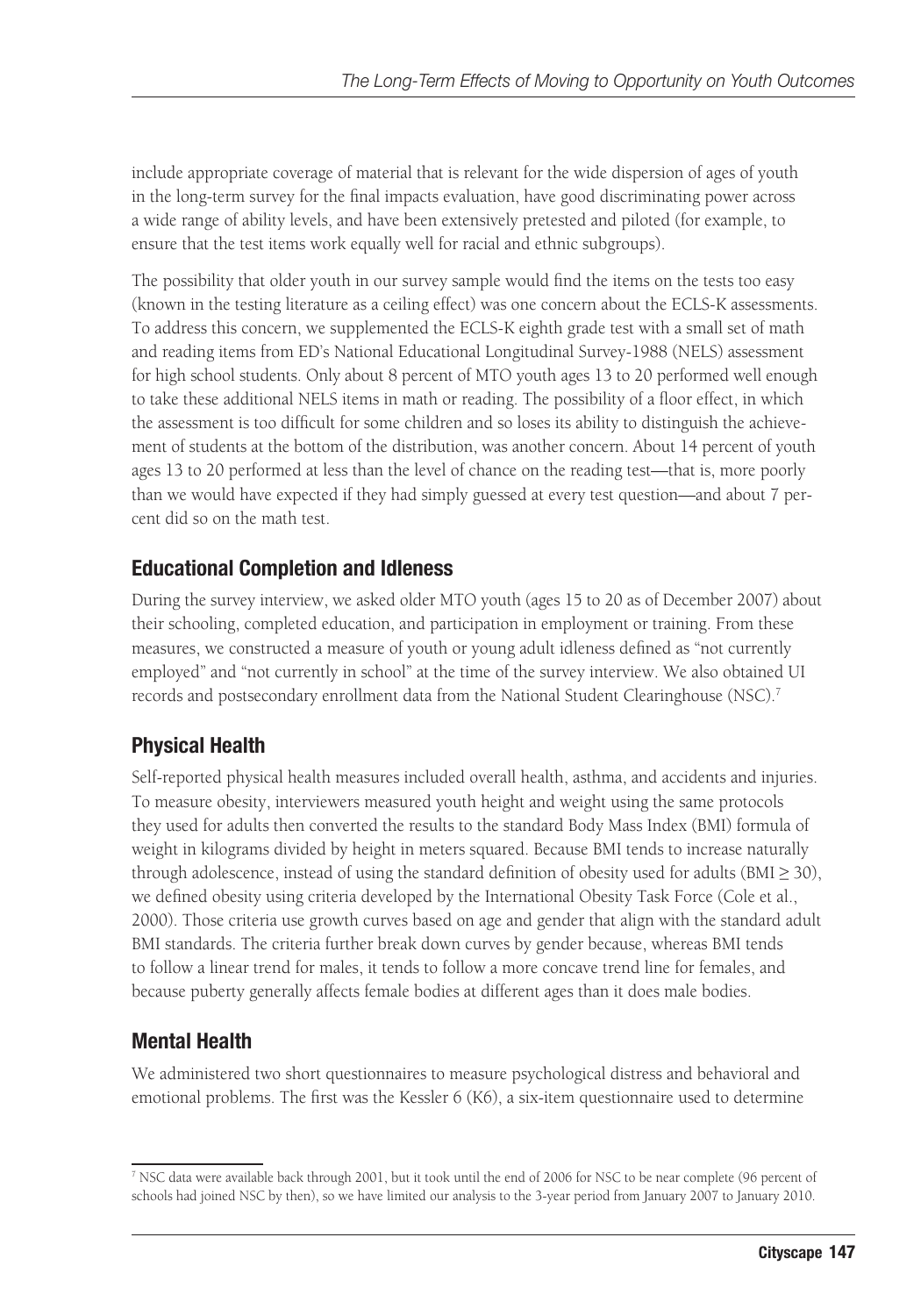general psychological distress. Youth reported how often in the past 30 days they felt so sad that nothing could cheer them up, nervous, restless or fidgety, hopeless, that everything is an effort, and worthless. The K6 raw score can range from 0 (no distress) to 24 (highest distress), and our K6 measure is a z-score based on the control group mean and standard deviation, with standardization separated by gender and flipped such that a lower score indicates less psychological distress. The second questionnaire was a brief version of the Strengths and Difficulties Questionnaire (SDQ), which is used to identify behavioral and emotional problems. Interviewers read five statements to youth, who reported how true (very, somewhat, or not) each statement was about their general behavior. The five statements concerned general obedience, worry and anxiety, feeling unhappy or depressed, getting along better with adults than with peers, and task completion and attention span. Raw SDQ scores can range from 0 (no behavioral or emotional problems) to 10 (severe behavioral or emotional problems). A score of 6 or higher is a commonly used indicator of serious behavioral or emotional problems.

### **Risky and Criminal Behavior**

Similar to the approach used in the followup survey for the interim impacts evaluation, our approach measured risky and criminal behavior through both youth reports and data matches with criminal justice records. To reduce the likelihood of youth underreporting sensitive or illegal behaviors, we administered many of the sensitive items in the survey about risky behaviors via audio-CASI. We constructed three indices: risky, problem, and delinquent behavior. The risky behavior index is the fraction of 4 risky behaviors in which the youth reported ever having engaged: smoking, alcohol use, marijuana use, and sex. The delinquency index is, similarly, the fraction of 8 delinquent behaviors: drug selling, gang involvement, gun possession, attack on another person, property destruction, theft of an item worth less than \$50, theft of an item worth more than \$50, and other property crime. Finally, the behavior problems index is the fraction of 11 behaviors that the youth reported were true or sometimes true (as opposed to not true) of their behavior in the 6 months before the survey interview: trouble paying attention, lying or cheating, teasing others, disobeying parents, trouble sitting still, hot temper, would rather be alone, hanging out with kids who get in trouble, disobeying at school, not getting along with other kids, and trouble getting along with teachers.

## **Results**

MTO had few detectable long-term effects on achievement and educational outcomes, physical health, and several aspects of risky behavior. Children assigned to the experimental and Section 8 groups had similar scores on reading and math achievement tests compared with those in the control group. This finding held true for children who had not yet enrolled in school at baseline and who would have experienced particularly large MTO-induced changes in neighborhood environments very early in their development of cognitive, social-emotional, and behavioral skills. A pattern of generally beneficial effects on female youth and some detrimental effects on male youth echoes, but is more muted than, the pattern the followup survey for the interim impacts evaluation found (Kling, Liebman, and Katz, 2007; Kling, Ludwig, and Katz, 2005). Male youth who moved through MTO engaged in relatively more of some risky behaviors (smoking) than male youth in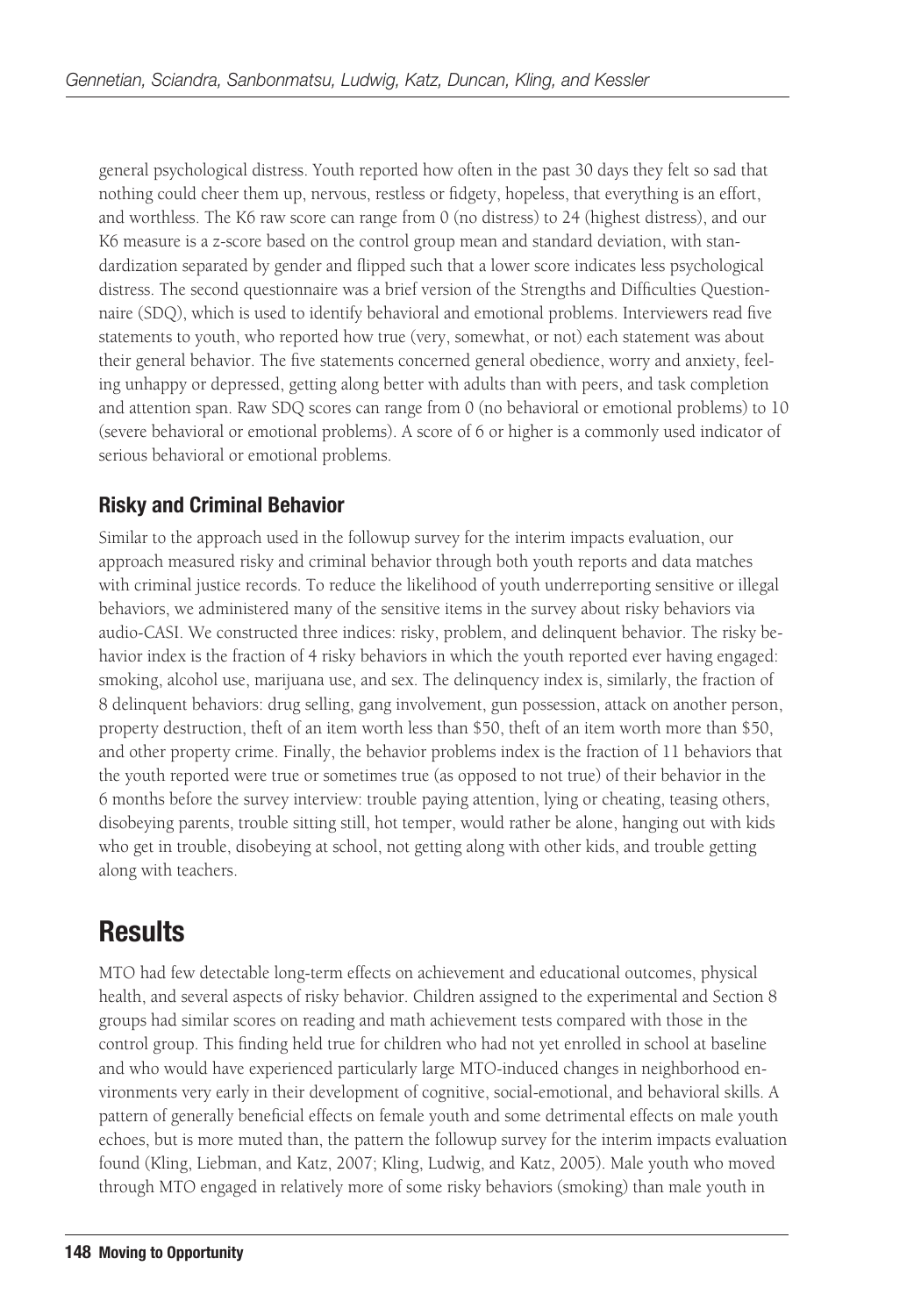the control group, and female youth who moved through MTO experienced declines in some risky behaviors (drinking) and improvements in mental health outcomes compared with female youth in the control group.

### **Neighborhood and School Environments**

Ludwig (2012) showed MTO effects on neighborhood poverty and a range of neighborhood characteristics with improved reports of safety, crime rates, and household victimization in the experimental group compared with effects on households in the control group. Whether youth from these households experience the same types of neighborhood differences depends on where they spend their time and, in some cases, whether they continue to live with their parents. Like the adults whose reports about neighborhood safety Ludwig (2012) described, MTO youth reported feeling safer and witnessing less drug use and selling in their neighborhoods, as exhibit 1 shows.

#### **Exhibit 1**

| Youth Neighborhood Safety and Social Networks                                            |             |                            |                                    |                          |                      |                    |
|------------------------------------------------------------------------------------------|-------------|----------------------------|------------------------------------|--------------------------|----------------------|--------------------|
| <b>Outcome</b>                                                                           | Control     |                            | <b>Experimental</b><br>vs. Control | Section 8<br>vs. Control |                      | <b>Respondents</b> |
|                                                                                          | <b>Mean</b> | <b>ITT</b>                 | <b>TOT</b>                         | <b>ITT</b>               | <b>TOT</b>           | (N)                |
| <b>Neighborhood safety [SR]</b>                                                          |             |                            |                                    |                          |                      |                    |
| Feels safe or very<br>safe during the day                                                | 0.801       | 0.018<br>(0.016)           | 0.037<br>(0.033)                   | $-0.012$<br>(0.018)      | $-0.018$<br>(0.026)  | 4,863              |
| Feels safe or very<br>safe at night                                                      | 0.540       | $0.035^{\circ}$<br>(0.021) | $0.074^{\circ}$<br>(0.043)         | 0.019<br>(0.022)         | 0.028<br>(0.033)     | 4,862              |
| Saw drugs being<br>sold or used in the<br>neighborhood in<br>the past 30 days            | 0.388       | $-0.056*$<br>(0.020)       | $-0.116*$<br>(0.040)               | $-0.041*$<br>(0.021)     | $-0.062*$<br>(0.031) | 4,879              |
| Any household<br>member was a<br>crime victim in<br>the past 6 months<br>(ages 13 to 20) | 0.246       | $-0.027$<br>(0.018)        | $-0.056$<br>(0.038)                | $-0.020$<br>(0.020)      | $-0.030$<br>(0.029)  | 4,618              |
| Social networks [SR]                                                                     |             |                            |                                    |                          |                      |                    |
| Visits with baseline<br>friends at least a<br>few times a week                           | 0.280       | $-0.035*$<br>(0.017)       | $-0.073*$<br>(0.036)               | $-0.038*$<br>(0.018)     | $-0.057*$<br>(0.027) | 5,001              |

*ITT = intention to treat. SR = self-reported. TOT = treatment on the treated.* 

 $* = p < .05. \sim p < .10.$ 

*Notes: Robust standard errors shown in parentheses. The control mean is unadjusted. Unless otherwise indicated, the control mean and effects are expressed as shares of the sample in the category (for example, a control mean of 0.250 for working would indicate that 25 percent of the control group was working). Experimental and Section 8 effects were estimated jointly using an ordinary least squares regression model controlling for baseline covariates, weighted, and clustering on family. Youth*  and grown children effects by gender were estimated as an interaction with treatment status. See the forthcoming technical *appendixes to Sanbonmatsu et al. (2011) for details.*

*Source: MTO youth long-term survey*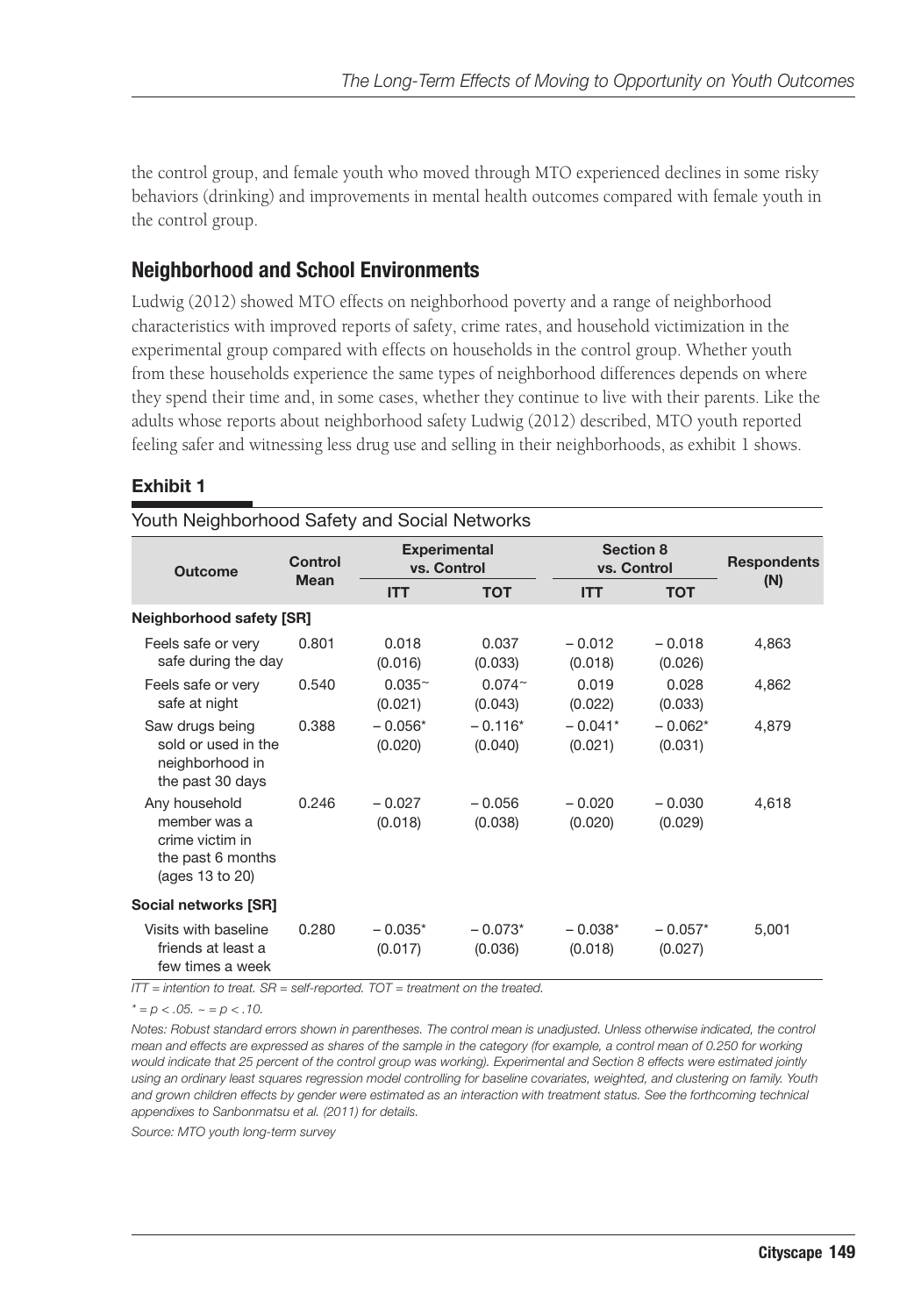One might expect such effects on neighborhood poverty and safety to translate to improvements in schools. Exhibit 2 shows, however, that MTO had relatively modest and somewhat mixed effects on school environments. We present youths' average school by combining characteristics for all schools and weighting them by the number of grades attended at each school. Both the experimental and Section 8 treatments had statistically significant effects on the racial and socioeconomic composition and schoolwide student academic performance of the new schools attended by youth in those groups. Youth in the control group, however, attended schools that, on average, had overwhelmingly (about 90 percent) minority enrollments, and most (70 percent) students eligible for

#### **Exhibit 2**

| סוווומנס                                                              |                |                          |                                    |                               |                                 |       |
|-----------------------------------------------------------------------|----------------|--------------------------|------------------------------------|-------------------------------|---------------------------------|-------|
| <b>Outcome</b>                                                        | <b>Control</b> |                          | <b>Experimental</b><br>vs. Control |                               | <b>Section 8</b><br>vs. Control |       |
|                                                                       | <b>Mean</b>    | <b>ITT</b>               | <b>TOT</b>                         | <b>ITT</b>                    | <b>TOT</b>                      | (N)   |
| Characteristics of the average school attended by youth ages 10 to 20 |                |                          |                                    |                               |                                 |       |
| Share minority<br>[CCD, PSS]                                          | 0.904          | $-0.037*$<br>(0.008)     | $-0.077*$<br>(0.016)               | $-0.016~$<br>(0.008)          | $-0.023~$<br>(0.012)            | 5,077 |
| Share eligible for<br>free lunch [CCD]                                | 0.701          | $-0.048*$<br>(0.007)     | $-0.101*$<br>(0.015)               | $-0.026*$<br>(0.008)          | $-0.039*$<br>(0.012)            | 5,043 |
| Number of students<br>[CCD, PSS]                                      | 927.1          | $25.6^{\circ}$<br>(14.9) | $53.4^{\sim}$<br>(31.1)            | $41.8*$<br>(17.5)             | $62.5*$<br>(26.1)               | 5,077 |
| Pupil-teacher ratio<br>[CCD, PSS]                                     | 17.834         | $-0.103$<br>(0.103)      | $-0.214$<br>(0.215)                | $-0.061$<br>(0.113)           | $-0.091$<br>(0.170)             | 5,076 |
| School-level percentile<br>ranking on state<br>exam [SLAD]            | 18.684         | $3.070*$<br>(0.651)      | $6.430*$<br>(1.364)                | 1.218 <sup>~</sup><br>(0.661) | $1.810 -$<br>(0.983)            | 4,884 |
| School climate index among youth ages 10 to 17 [SR]                   |                |                          |                                    |                               |                                 |       |
| All                                                                   | 0.797          | $0.020^{-}$<br>(0.011)   | $0.043^{\circ}$<br>(0.023)         | $-0.002$<br>(0.012)           | $-0.003$<br>(0.017)             | 3,328 |
| Female                                                                | 0.786          | $0.025 -$<br>(0.015)     | 0.052 <sup>~</sup><br>(0.032)      | 0.006<br>(0.016)              | 0.010<br>(0.025)                | 1,694 |
| Male                                                                  | 0.807          | 0.016<br>(0.014)         | 0.034<br>(0.031)                   | $-0.011$<br>(0.016)           | $-0.015$<br>(0.022)             | 1,634 |

Characteristics of Schools Attended by Youth and Youth Perceptions of School Climate

*CCD = common core of data. ITT = intention to treat. PSS = Private School Universe Survey. SLAD = school-level assessment data from the National Longitudinal School-Level State Assessment Score Database. SR = self-reported. TOT = treatment on the treated.*

*\* = p < .05. ~ = p < .10.* 

*Notes: Robust standard errors shown in parentheses. The control mean is unadjusted. Unless otherwise indicated, the control mean and effects are expressed as shares of the sample in the category (for example, a control mean of 0.250 for working would indicate that 25 percent of the control group was working). Experimental and Section 8 effects were estimated jointly using an ordinary least squares regression model controlling for baseline covariates, weighted, and clustering on family. Youth*  and grown children effects by gender were estimated as an interaction with treatment status. See the forthcoming technical *appendixes to Sanbonmatsu et al. (2011) for details. The number of students is based on enrollment as of October of each year. The percentile ranking measure includes schools through eighth grade only for New York and Maryland. The school climate index is the fraction of positive responses on five items (students get teased if they study hard, discipline is fair, often feels put*  down by teachers, feels safe in school, and teachers interested in students). If the youth agreed or strongly agreed with a *positive school climate item (for example, fair discipline), or if the youth disagreed or strongly disagreed with a negative school climate item (for example, students teased if they study hard), then the response was counted as positive. Average school characteristics are weighted by the amount of time youth spent at each school. Source: MTO youth long-term survey*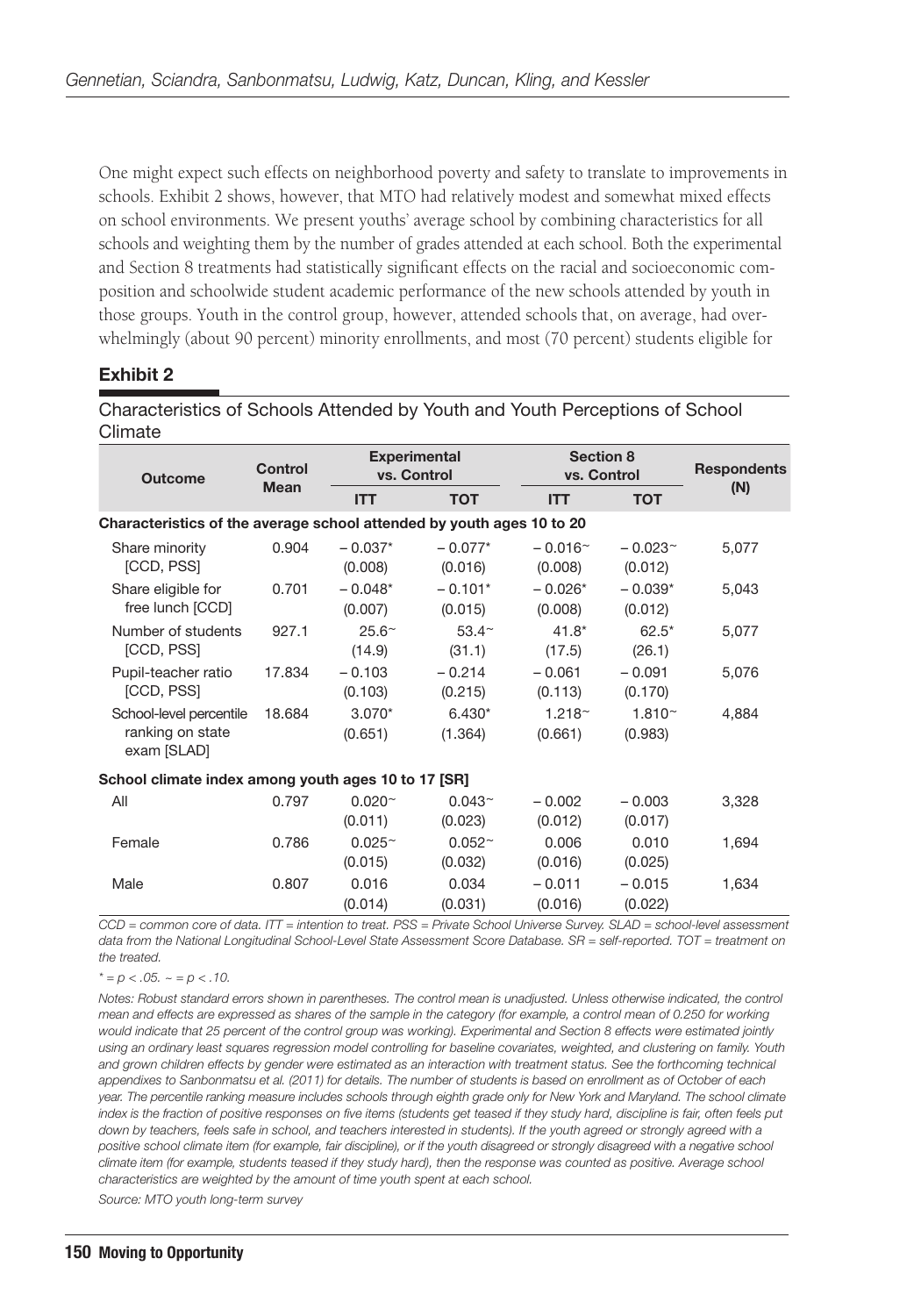free or reduced-priced lunches, so despite these MTO effects, the new schools differed only very slightly on these characteristics. For example, with a TOT estimate of 7.7 percentage points on share minority and a TOT estimate of 10.1 percentage points on share eligible for free lunch, youth who moved with the low-poverty voucher were still in schools that had 82.3 percent minority enrollments and where more than one-half of the student population was eligible for free or reduced-price lunches. Youth in both treatment groups were also more likely to attend larger schools than were youth in the control group, but an increase in the pupil-to-teacher ratio did not accompany the increase in student body size. Although MTO effects on school characteristics are mixed, youth in the experimental group were more likely to report a favorable climate in their most recent school, and the effects appear to be driven by interactions with teachers; youth in the experimental group were more likely to report that teachers were interested in students and less likely to report that they felt put down by their teachers.<sup>8</sup>

### **Schooling and Labor Market Outcomes**

MTO, in general, had very few detectable effects on achievement, education, or employment outcomes for youth. Exhibit 3 shows that MTO had no detectable effects on math or reading achievement test scores among youth ages 13 to 20, even for the subset of children who were younger than 6 years old at the time of study enrollment and who we had hypothesized would benefit the most from moves to lower poverty neighborhoods. The standard errors on these estimates are quite large; sometimes nearly double the size of the point estimates. In general, with the caveat that we adjusted the ECLS-K tests slightly for this study, MTO youth ages 13 to 20 as of December 2007 appeared to perform similarly to national estimates among low-income eighth graders. The MTO

#### **Exhibit 3**

| Control |                     | <b>Experimental</b><br>vs. Control                                  |                     | <b>Section 8</b><br>vs. Control |       |
|---------|---------------------|---------------------------------------------------------------------|---------------------|---------------------------------|-------|
|         | <b>ITT</b>          | <b>TOT</b>                                                          | <b>ITT</b>          | <b>TOT</b>                      | (N)   |
|         |                     |                                                                     |                     |                                 |       |
|         |                     |                                                                     |                     |                                 |       |
| 0.000   | 0.003<br>(0.041)    | 0.006<br>(0.085)                                                    | 0.041<br>(0.044)    | 0.060<br>(0.064)                | 4,432 |
| 0.000   | $-0.020$<br>(0.056) | $-0.040$<br>(0.113)                                                 | 0.055<br>(0.063)    | 0.083<br>(0.095)                | 2,286 |
| 0.000   | 0.027<br>(0.054)    | 0.057<br>(0.115)                                                    | 0.025<br>(0.057)    | 0.035<br>(0.079)                | 2,146 |
|         |                     |                                                                     |                     |                                 |       |
| 0.000   | $-0.025$<br>(0.044) | $-0.052$<br>(0.091)                                                 | $-0.003$<br>(0.048) | $-0.004$<br>(0.070)             | 4,420 |
| 0.000   | $-0.036$<br>(0.060) | $-0.073$<br>(0.121)                                                 | $-0.038$<br>(0.067) | $-0.057$<br>(0.101)             | 2,280 |
| 0.000   | $-0.014$<br>(0.056) | $-0.030$<br>(0.119)                                                 | 0.034<br>(0.063)    | 0.046<br>(0.087)                | 2,140 |
|         | <b>Mean</b>         | Reading assessment score [ECLS-K]<br>Math assessment score [ECLS-K] |                     |                                 |       |

Achievement Assessment Results for Youth Ages 13 to 20 as of December 2007  $(1 \text{ of } 2)$ 

<sup>8</sup> The analysis is limited to youth younger than age 18 as of December 2007, because older youth had to recall secondary school experiences from multiple years before the interview.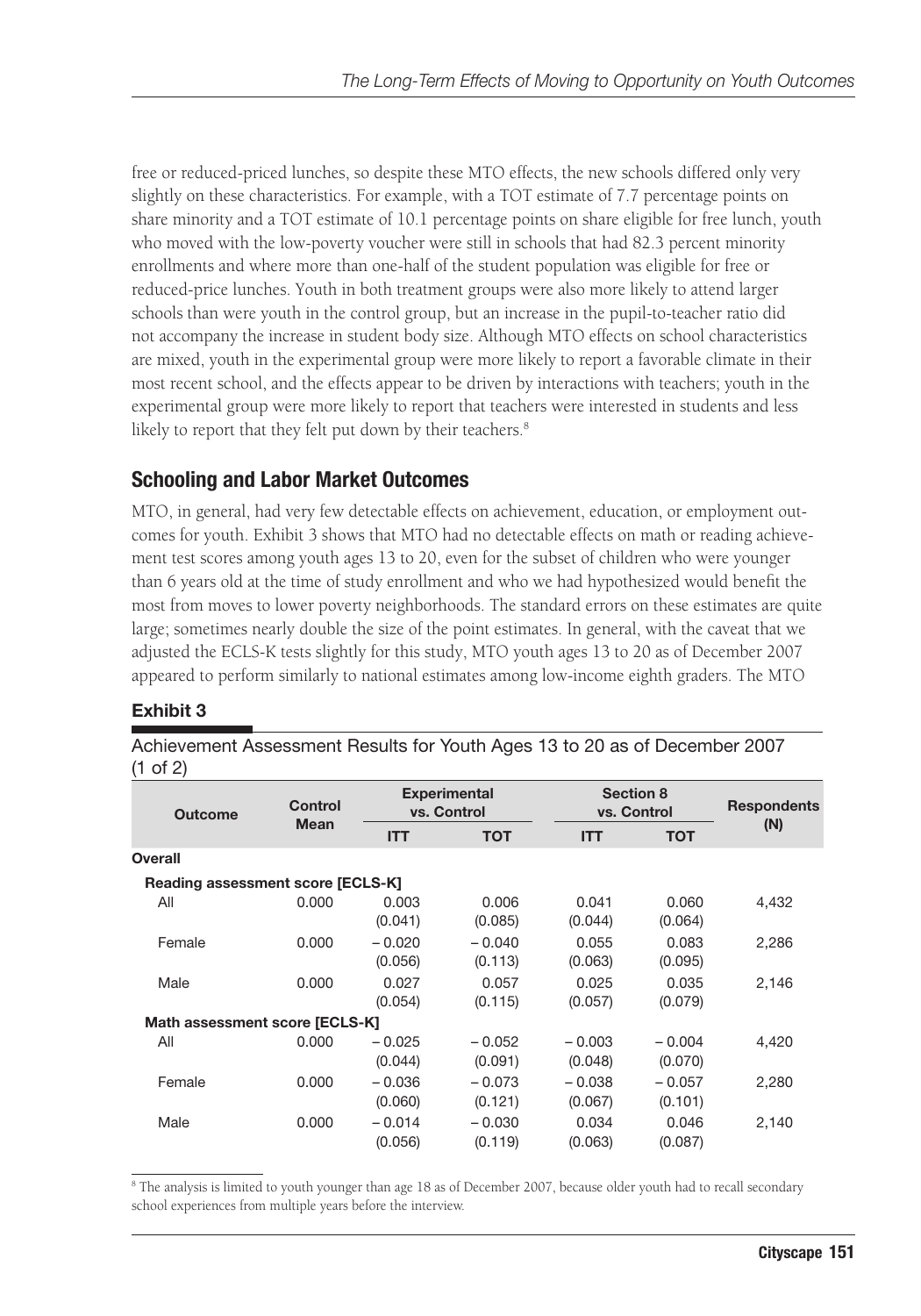#### **Exhibit 3**

Achievement Assessment Results for Youth Ages 13 to 20 as of December 2007 (2 of 2)

| <b>Outcome</b>                           | Control<br><b>Mean</b> |                  | <b>Experimental</b><br>vs. Control |                  | <b>Section 8</b><br>vs. Control |       |
|------------------------------------------|------------------------|------------------|------------------------------------|------------------|---------------------------------|-------|
|                                          |                        | <b>ITT</b>       | <b>TOT</b>                         | <b>ITT</b>       | <b>TOT</b>                      | (N)   |
| Baseline ages 0 to 5                     |                        |                  |                                    |                  |                                 |       |
| <b>Reading assessment score [ECLS-K]</b> |                        |                  |                                    |                  |                                 |       |
| All                                      | 0.000                  | 0.026            | 0.055                              | 0.078            | 0.105                           | 2,542 |
|                                          |                        | (0.052)          | (0.112)                            | (0.055)          | (0.074)                         |       |
| Female                                   | 0.000                  | 0.021            | 0.044                              | 0.085            | 0.119                           | 1,309 |
|                                          |                        | (0.072)          | (0.152)                            | (0.079)          | (0.110)                         |       |
| Male                                     | 0.000                  | 0.030<br>(0.069) | 0.067<br>(0.152)                   | 0.069<br>(0.070) | 0.090<br>(0.091)                | 1,233 |
| Math assessment score [ECLS-K]           |                        |                  |                                    |                  |                                 |       |
| All                                      | 0.000                  | $-0.057$         | $-0.123$                           | $-0.060$         | $-0.081$                        | 2,535 |
|                                          |                        | (0.057)          | (0.121)                            | (0.059)          | (0.079)                         |       |
| Female                                   | 0.000                  | $-0.072$         | $-0.150$                           | $-0.072$         | $-0.100$                        | 1,306 |
|                                          |                        | (0.080)          | (0.169)                            | (0.083)          | (0.115)                         |       |
| Male                                     | 0.000                  | $-0.042$         | $-0.093$                           | $-0.048$         | $-0.063$                        | 1,229 |
|                                          |                        | (0.072)          | (0.157)                            | (0.079)          | (0.103)                         |       |
| Baseline ages 6 to 11                    |                        |                  |                                    |                  |                                 |       |
| Reading assessment score [ECLS-K]        |                        |                  |                                    |                  |                                 |       |
| All                                      | 0.000                  | $-0.028$         | $-0.055$                           | $-0.006$         | $-0.009$                        | 1,890 |
|                                          |                        | (0.061)          | (0.120)                            | (0.070)          | (0.112)                         |       |
| Female                                   | 0.000                  | $-0.066$         | $-0.127$                           | 0.021            | 0.035                           | 977   |
|                                          |                        | (0.085)          | (0.163)                            | (0.102)          | (0.173)                         |       |
| Male                                     | 0.000                  | 0.013            | 0.027                              | $-0.035$         | $-0.053$                        | 913   |
|                                          |                        | (0.084)          | (0.169)                            | (0.092)          | (0.140)                         |       |
| Math assessment score [ECLS-K]           |                        |                  |                                    |                  |                                 |       |
| All                                      | 0.000                  | 0.020            | 0.039                              | 0.080            | 0.129                           | 1,885 |
|                                          |                        | (0.063)          | (0.124)                            | (0.073)          | (0.118)                         |       |
| Female                                   | 0.000                  | 0.020            | 0.039                              | 0.028            | 0.047                           | 974   |
|                                          |                        | (0.083)          | (0.160)                            | (0.103)          | (0.175)                         |       |
| Male                                     | 0.000                  | 0.017            | 0.035                              | 0.135            | 0.203                           | 911   |
|                                          |                        | (0.086)          | (0.174)                            | (0.099)          | (0.149)                         |       |

*ECLS-K = achievement assessment from the Early Childhood Longitudinal Study-Kindergarten cohort study. ITT = intention to treat. TOT = treatment on the treated.*

*Notes: Robust standard errors shown in parentheses. The control mean is unadjusted. Unless otherwise indicated, the control mean and effects are expressed as shares of the sample in the category (for example, a control mean of 0.250 for working would indicate that 25 percent of the control group was working). Experimental and Section 8 effects were estimated jointly using an ordinary least squares regression model controlling for baseline covariates, weighted, and clustering on family. Youth*  and grown children effects by gender were estimated as an interaction with treatment status. See the forthcoming technical appendixes to Sanbonmatsu et al. (2011) for details. The reading and math achievement assessment scores are theta scores transformed into z-scores via standardization on the mean and standard deviation for control group youth ages 13 to 20. *Results reported differ slightly from those in Sanbonmatsu et al. (2011) because here standardization was separate by gender in the overall results and by baseline age group and gender in the baseline age results, whereas Sanbonmatsu et al. standardized only on the overall control group mean and standard deviation. The overall (male and female combined) z-score values combine the z-scores by gender and thus are not themselves standardized (the control mean is 0 but the standard deviation is not exactly 1).*

*Source: MTO youth long-term survey*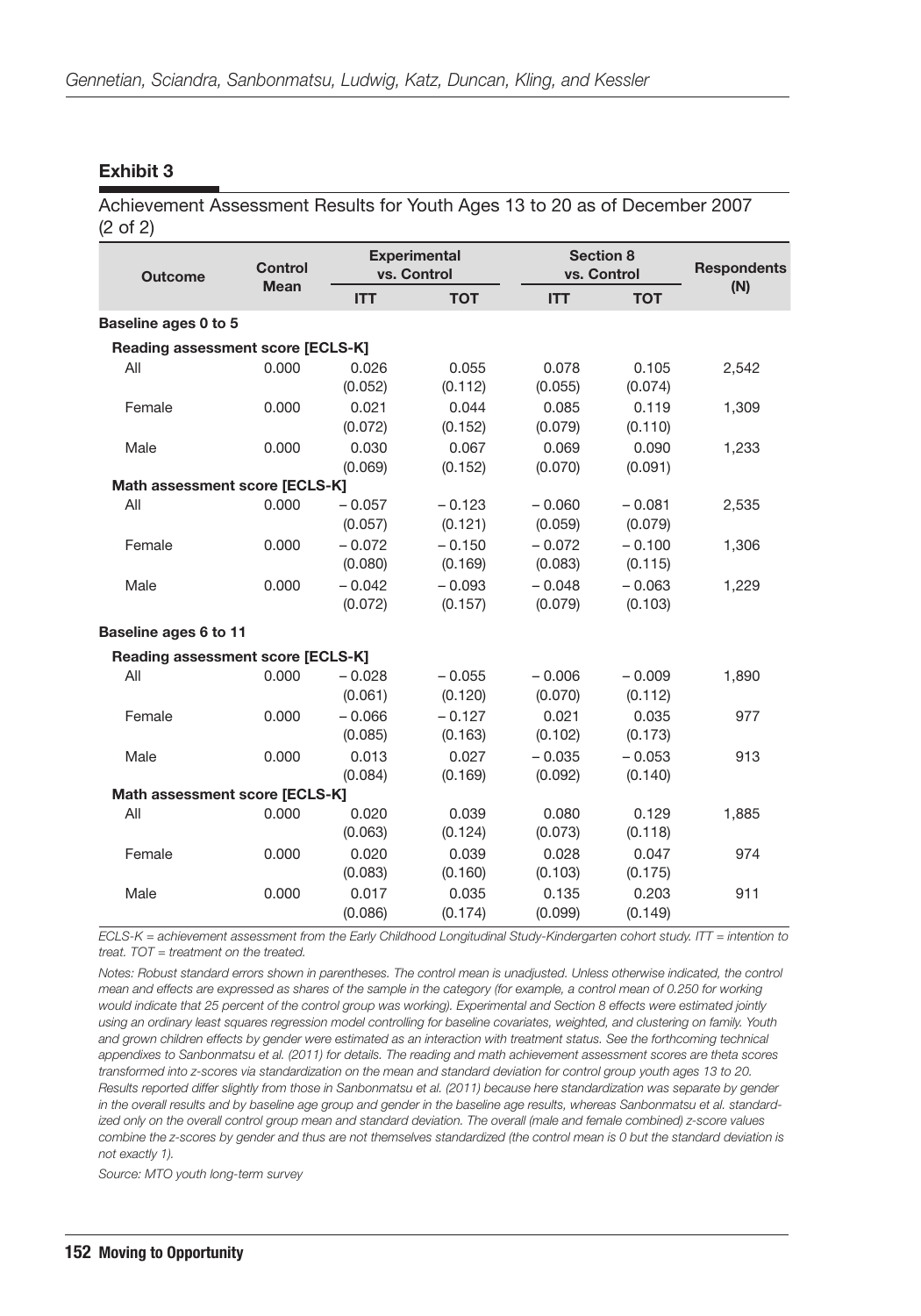youth mean for the 10-point routing score for reading is about 0.6 points higher than the national mean for eighth graders in the lowest quintile of socioeconomic status; for math, the MTO youth mean is about 0.4 points lower than the comparable national average (Najarian et al., 2009).

Exhibit 4 shows that, in general, MTO also had few detectable effects on measures of educational completion and employment. As of the survey interview (late 2008 to early 2010), about one-fifth of the older youth (ages 15 to 20 as of December 2007) sample was currently idle; that is, neither working nor in school. Another way of characterizing this finding is that about 80 percent of the older youth sample was educationally on track; that is, was currently in school or had received a high school diploma or GED. About one-fourth had attended any college, most at 2-year and public colleges (control group means of 14 percent and 15 percent, respectively). About 40 percent reported being currently employed. Self-reported employment rates appear lower for experimental group members, a finding the UI data corroborated (although variation by site merits further investigation).<sup>9</sup>

MTO had few detectable effects on grown children's schooling, completed education, and participation in employment or training, based on proxy reports from adults, UI records, and postsecondary enrollment data from NSC. Parents reported that nearly 40 percent of grown children were idle and that about 70 percent had a high school diploma or GED, and NSC data indicate that about 20 percent had attended college since 2007 (as with the younger youth sample, public and 2-year colleges comprised most of the older youth sample's enrollment). Both parent reports and UI records showed that about one-half of the grown children sampled were employed.<sup>10</sup> On all of these measures, female grown children look better than their male counterparts, with mean differences of 10 to 15 percentage points.

#### **Exhibit 4**

| <b>Outcome</b>                                                | Control     |                     | <b>Experimental</b><br>vs. Control |                      | <b>Section 8</b><br>vs. Control |       |
|---------------------------------------------------------------|-------------|---------------------|------------------------------------|----------------------|---------------------------------|-------|
|                                                               | <b>Mean</b> | <b>ITT</b>          | <b>TOT</b>                         | <b>ITT</b>           | <b>TOT</b>                      | (N)   |
| Currently idle (neither employed nor enrolled in school) [SR] |             |                     |                                    |                      |                                 |       |
| All                                                           | 0.215       | 0.007<br>(0.018)    | 0.014<br>(0.038)                   | 0.026<br>(0.020)     | 0.039<br>(0.031)                | 3,604 |
| Female                                                        | 0.194       | 0.024<br>(0.024)    | 0.049<br>(0.048)                   | 0.031<br>(0.027)     | 0.048<br>(0.043)                | 1,838 |
| Male                                                          | 0.235       | $-0.011$<br>(0.027) | $-0.023$<br>(0.058)                | 0.022<br>(0.031)     | 0.032<br>(0.045)                | 1.766 |
| <b>Educationally on track [SR]</b>                            |             |                     |                                    |                      |                                 |       |
| All                                                           | 0.814       | $-0.014$<br>(0.018) | $-0.028$<br>(0.037)                | $-0.029$<br>(0.021)  | $-0.044$<br>(0.031)             | 3,614 |
| Female                                                        | 0.827       | $-0.007$<br>(0.023) | $-0.015$<br>(0.046)                | 0.008<br>(0.026)     | 0.012<br>(0.040)                | 1,842 |
| Male                                                          | 0.801       | $-0.019$<br>(0.026) | $-0.041$<br>(0.055)                | $-0.066*$<br>(0.029) | $-0.096*$<br>(0.042)            | 1,772 |

Education and Employment Outcomes for Youth Ages 15 to 20 as of December 2007 (1 of 2)

9 The UI data for this finding came from Maryland, Massachusetts, Illinois, and California; data from New York were not available.

<sup>&</sup>lt;sup>10</sup> Again, the UI data for this finding came from Maryland, Massachusetts, Illinois, and California; data from New York were not available.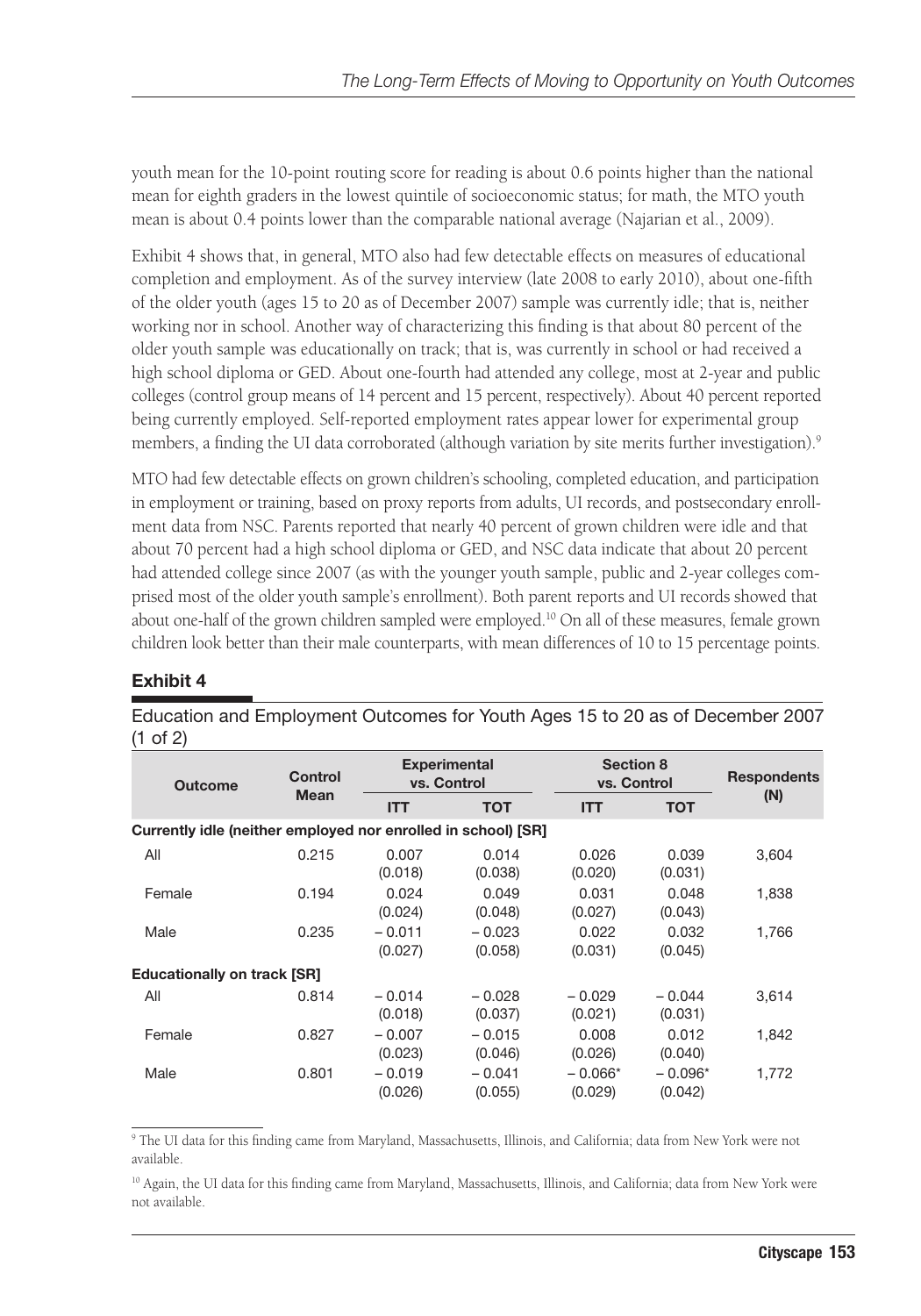#### **Exhibit 4**

Education and Employment Outcomes for Youth Ages 15 to 20 as of December 2007 (2 of 2)

| <b>Outcome</b>                           | <b>Control</b> |                                  | <b>Experimental</b><br>vs. Control |                      | <b>Section 8</b><br>vs. Control |       |
|------------------------------------------|----------------|----------------------------------|------------------------------------|----------------------|---------------------------------|-------|
|                                          | <b>Mean</b>    | <b>ITT</b>                       | <b>TOT</b>                         | <b>ITT</b>           | <b>TOT</b>                      | (N)   |
| <b>Currently enrolled in school [SR]</b> |                |                                  |                                    |                      |                                 |       |
| All                                      | 0.615          | 0.018<br>(0.020)                 | 0.037<br>(0.041)                   | $-0.019$<br>(0.022)  | $-0.029$<br>(0.034)             | 3,621 |
| Female                                   | 0.637          | 0.001<br>(0.027)                 | 0.002<br>(0.054)                   | 0.001<br>(0.030)     | 0.001<br>(0.047)                | 1,845 |
| Male                                     | 0.594          | 0.036<br>(0.028)                 | 0.077<br>(0.061)                   | $-0.039$<br>(0.030)  | $-0.057$<br>(0.044)             | 1,776 |
| <b>Currently employed [SR]</b>           |                |                                  |                                    |                      |                                 |       |
| All                                      | 0.395          | $-0.046*$<br>(0.021)             | $-0.095*$<br>(0.043)               | $-0.033$<br>(0.022)  | $-0.050$<br>(0.034)             | 3,604 |
| Female                                   | 0.410          | $-0.051$ <sup>~</sup><br>(0.029) | $-0.104$ <sup>~</sup><br>(0.059)   | $-0.042$<br>(0.031)  | $-0.066$<br>(0.049)             | 1,838 |
| Male                                     | 0.381          | $-0.041$<br>(0.030)              | $-0.087$<br>(0.064)                | $-0.025$<br>(0.033)  | $-0.036$<br>(0.049)             | 1,766 |
| Employed [UI]                            |                |                                  |                                    |                      |                                 |       |
| All                                      | 0.256          | $-0.036*$<br>(0.015)             | $-0.076*$<br>(0.032)               | 0.004<br>(0.018)     | 0.006<br>(0.025)                | 3,490 |
| Female                                   | 0.272          | $-0.030$<br>(0.024)              | $-0.063$<br>(0.051)                | 0.012<br>(0.026)     | 0.017<br>(0.037)                | 1,691 |
| Male                                     | 0.241          | $-0.045*$<br>(0.021)             | $-0.093*$<br>(0.044)               | $-0.002$<br>(0.023)  | $-0.003$<br>(0.032)             | 1,799 |
| Attended any college since 2007 [NSC]    |                |                                  |                                    |                      |                                 |       |
| All                                      | 0.262          | $-0.014$<br>(0.016)              | $-0.029$<br>(0.033)                | $-0.021$<br>(0.017)  | $-0.033$<br>(0.025)             | 4,717 |
| Female                                   | 0.305          | $-0.011$<br>(0.023)              | $-0.023$<br>(0.048)                | 0.000<br>(0.025)     | 0.001<br>(0.039)                | 2,300 |
| Male                                     | 0.222          | $-0.016$<br>(0.021)              | $-0.033$<br>(0.044)                | $-0.042*$<br>(0.021) | $-0.064*$<br>(0.032)            | 2,417 |

*ITT = intention to treat. NSC = National Student Clearinghouse. SR = self-reported. TOT = treatment on the treated.* 

*UI = unemployment insurance administrative records.*

 $* = p < .05. \sim p < .10.$ 

*Notes: Robust standard errors shown in parentheses. The control mean is unadjusted. Unless otherwise indicated, the control mean and effects are expressed as shares of the sample in the category (for example, a control mean of 0.250 for working would indicate that 25 percent of the control group was working). Experimental and Section 8 effects were estimated jointly using an ordinary least squares regression model controlling for baseline covariates, weighted, and clustering on family. Youth and grown children effects by gender were estimated as an interaction with treatment status. See the forthcoming technical appendixes to Sanbonmatsu et al. (2011) for details. On-track youth are those who were currently in school or received a high school diploma or general equivalency diploma. Currently enrolled in school also includes youth who were on summer vacation. UI data look only at the last four common calendar quarters (fourth quarter of 2007 through third quarter of 2008). Source: MTO youth long-term survey*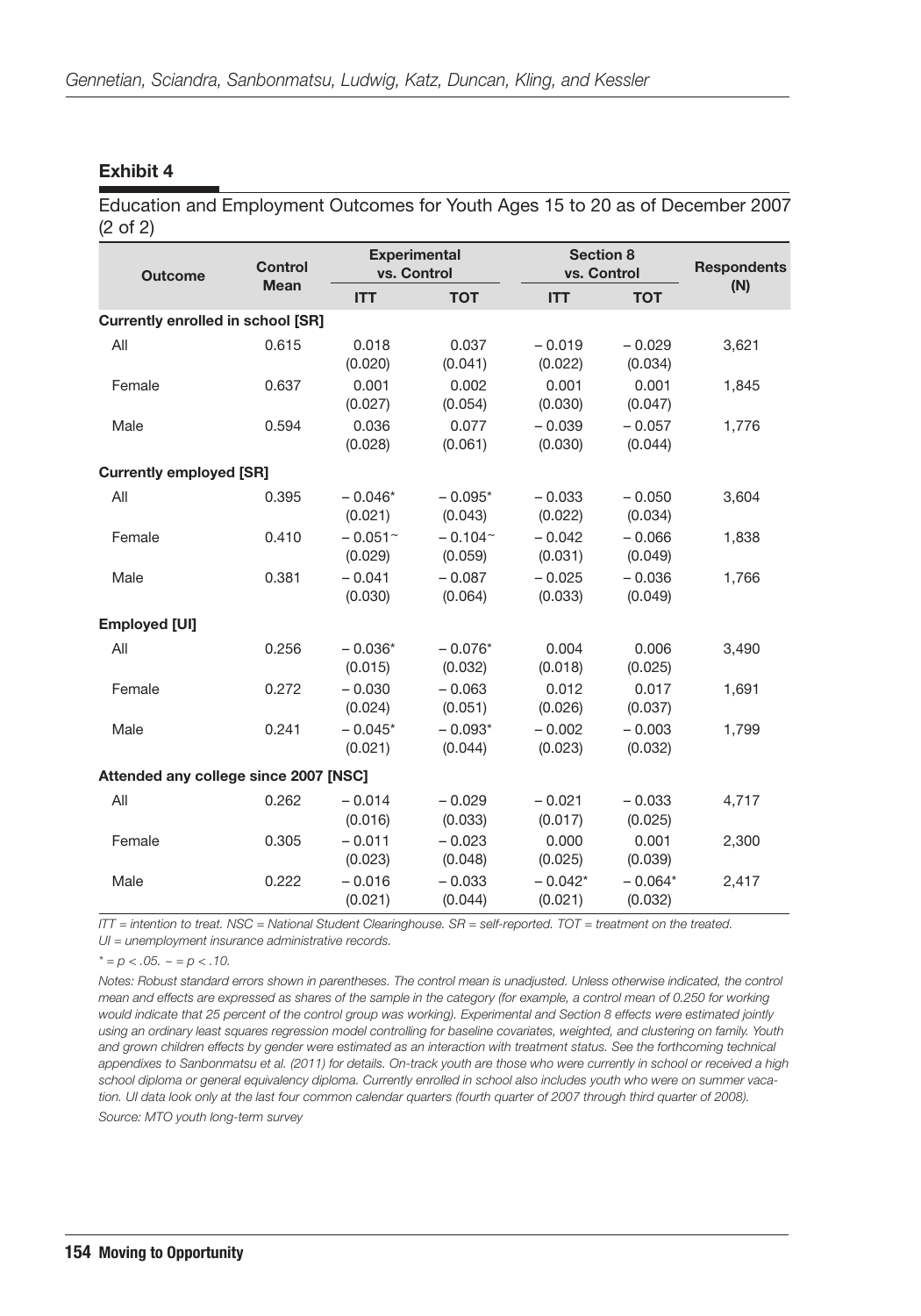## **Physical and Mental Health**

Exhibit 5 shows that MTO's effects on the physical health measures were similar overall and by gender across treatment groups but that the low-poverty vouchers had some encouraging effects on mental health, primarily for female youth. Nearly 90 percent of youth reported good, very good, or excellent (as opposed to poor or fair) health. Almost 20 percent of youth reported having had an asthma or wheezing attack in the past year, and a similar share had had an accident or injury requiring medical attention in the past year.<sup>11</sup> Obesity rates were much higher for females

#### **Exhibit 5**

| Youth Physical and Mental Health (1 of 2)                                   |                |                     |                                    |                     |                     |                    |
|-----------------------------------------------------------------------------|----------------|---------------------|------------------------------------|---------------------|---------------------|--------------------|
| <b>Outcome</b>                                                              | <b>Control</b> |                     | <b>Experimental</b><br>vs. Control | vs. Control         | Section 8           | <b>Respondents</b> |
|                                                                             | <b>Mean</b>    | <b>ITT</b>          | <b>TOT</b>                         | <b>ITT</b>          | <b>TOT</b>          | (N)                |
| Physical health (ages 10 to 20)                                             |                |                     |                                    |                     |                     |                    |
| Currently good or better health [SR]                                        |                |                     |                                    |                     |                     |                    |
| All                                                                         | 0.883          | 0.005<br>(0.013)    | 0.009<br>(0.027)                   | 0.000<br>(0.015)    | $-0.001$<br>(0.022) | 5,100              |
| Female                                                                      | 0.862          | 0.003<br>(0.019)    | 0.007<br>(0.038)                   | 0.006<br>(0.021)    | 0.010<br>(0.034)    | 2,600              |
| Male                                                                        | 0.903          | 0.006<br>(0.016)    | 0.012<br>(0.035)                   | $-0.007$<br>(0.019) | $-0.010$<br>(0.027) | 2,500              |
| Asthma or wheezing attack during the past year [SR]                         |                |                     |                                    |                     |                     |                    |
| All                                                                         | 0.190          | 0.006<br>(0.015)    | 0.013<br>(0.032)                   | $-0.013$<br>(0.016) | $-0.019$<br>(0.024) | 5,092              |
| Female                                                                      | 0.206          | $-0.009$<br>(0.021) | $-0.017$<br>(0.043)                | $-0.021$<br>(0.023) | $-0.032$<br>(0.037) | 2,595              |
| Male                                                                        | 0.174          | 0.021<br>(0.020)    | 0.045<br>(0.043)                   | $-0.006$<br>(0.022) | $-0.008$<br>(0.031) | 2,497              |
| Had accidents or injuries requiring medical attention in the past year [SR] |                |                     |                                    |                     |                     |                    |
| All                                                                         | 0.178          | 0.006<br>(0.014)    | 0.013<br>(0.030)                   | 0.008<br>(0.016)    | 0.012<br>(0.024)    | 5,097              |
| Female                                                                      | 0.164          | $-0.023$<br>(0.018) | $-0.046$<br>(0.037)                | $-0.024$<br>(0.020) | $-0.037$<br>(0.031) | 2,597              |
| Male                                                                        | 0.192          | 0.035<br>(0.022)    | 0.076<br>(0.047)                   | 0.039<br>(0.024)    | 0.056<br>(0.034)    | 2,500              |
| <b>Currently obese [M, SR]</b>                                              |                |                     |                                    |                     |                     |                    |
| All                                                                         | 0.229          | $-0.010$<br>(0.017) | $-0.022$<br>(0.035)                | $-0.010$<br>(0.018) | $-0.014$<br>(0.028) | 5,034              |
| Female                                                                      | 0.274          | $-0.028$<br>(0.025) | $-0.057$<br>(0.051)                | $-0.020$<br>(0.026) | $-0.031$<br>(0.041) | 2,560              |
| Male                                                                        | 0.187          | 0.007<br>(0.021)    | 0.016<br>(0.045)                   | 0.000<br>(0.023)    | 0.000<br>(0.033)    | 2,474              |

<sup>&</sup>lt;sup>11</sup> In results not shown, however, we do see that males were somewhat more likely than females to report more serious accidents or injuries.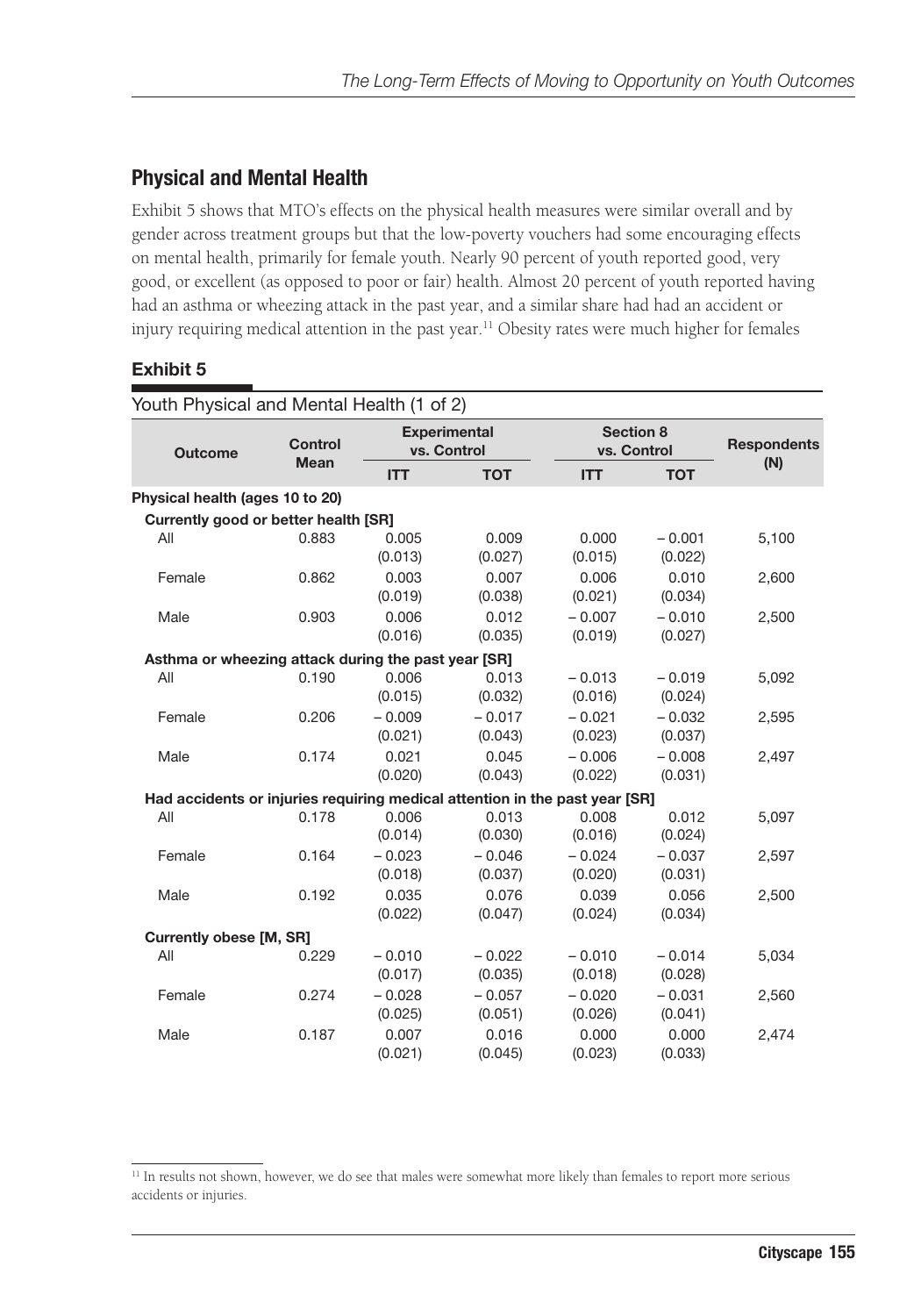#### **Exhibit 5**

| Youth Physical and Mental Health (2 of 2)                                                               |             |                                    |                             |                                 |                     |                    |
|---------------------------------------------------------------------------------------------------------|-------------|------------------------------------|-----------------------------|---------------------------------|---------------------|--------------------|
| <b>Outcome</b>                                                                                          | Control     | <b>Experimental</b><br>vs. Control |                             | <b>Section 8</b><br>vs. Control |                     | <b>Respondents</b> |
|                                                                                                         | <b>Mean</b> | <b>ITT</b>                         | <b>TOT</b>                  | <b>ITT</b>                      | <b>TOT</b>          | (N)                |
| Mental health (ages 13 to 20)                                                                           |             |                                    |                             |                                 |                     |                    |
| Psychological distress index (K6) z-score, past month (higher score indicates greater distress)<br>[SR] |             |                                    |                             |                                 |                     |                    |
| All                                                                                                     | 0.000       | $-0.038$<br>(0.041)                | $-0.079$<br>(0.086)         | 0.038<br>(0.047)                | 0.056<br>(0.070)    | 4,644              |
| Female                                                                                                  | 0.000       | $-0.116*$<br>(0.056)               | $-0.234*$<br>(0.113)        | $-0.013$<br>(0.065)             | $-0.020$<br>(0.101) | 2,371              |
| Male                                                                                                    | 0.000       | 0.041<br>(0.056)                   | 0.088<br>(0.120)            | 0.087<br>(0.063)                | 0.124<br>(0.089)    | 2,273              |
| Serious behavioral or emotional problems [SR]                                                           |             |                                    |                             |                                 |                     |                    |
| All                                                                                                     | 0.103       | $-0.022$ <sup>~</sup><br>(0.011)   | $-0.046^{\circ}$<br>(0.024) | 0.019<br>(0.014)                | 0.029<br>(0.021)    | 4,644              |
| Female                                                                                                  | 0.127       | $-0.033*$<br>(0.017)               | $-0.068*$<br>(0.034)        | 0.030<br>(0.021)                | 0.047<br>(0.032)    | 2,371              |
| Male                                                                                                    | 0.081       | $-0.010$<br>(0.015)                | $-0.021$<br>(0.032)         | 0.007<br>(0.017)                | 0.010<br>(0.024)    | 2,273              |

*ITT = intention to treat. M = measured. SR = self-reported. TOT = treatment on the treated.*

 $x^* = p < .05$ .  $\approx p = p < .10$ .

*Notes: Robust standard errors shown in parentheses. The control mean is unadjusted. Unless otherwise indicated, the control mean and effects are expressed as shares of the sample in the category (for example, a control mean of 0.250 for working would indicate that 25 percent of the control group was working). Experimental and Section 8 effects were estimated jointly using an ordinary least squares regression model controlling for baseline covariates, weighted, and clustering on family. Youth and grown children effects by gender were estimated as an interaction with treatment status. See the forthcoming technical appendixes to Sanbonmatsu et al. (2011) for details. Obesity is defined according to the International Obesity Task Force. The psychological distress index consists of six items (sadness, nervousness, restlessness, hopelessness, feeling that everything is an effort, worthlessness) scaled on a score from 0 (no distress) to 24 (highest distress) and then converted to z-scores*  using the mean and standard deviation of control group youth. Results reported differ slightly from those in Sanbonmatsu et al. *(2011) because here standardization was separate by gender, whereas Sanbonmatsu et al. standardized only on the overall control group mean and standard deviation. The overall (male and female combined) z-score values combine the z-scores by gender and thus are not themselves standardized (the control mean is 0 but the standard deviation is not exactly 1). The*  serious behavioral or emotional problems measure is based on the strengths and difficulties questionnaire, which consisted of *five behavioral and emotional items (obedience, worry or anxiety, unhappiness, getting along better with adults than peers, attention span) scaled on score from 0 (no behavioral or emotional problems) to 12 (severe behavioral or emotional problems). A score of 6 or higher indicates serious behavioral or emotional problems.*

*Source: MTO youth long-term survey*

(27 percent) than for males (19 percent).<sup>12</sup> Self-reports of overall health, obesity, asthma, and injury rates were similar among youth in the experimental, Section 8, and control groups. For mental health, however, females in the experimental group were 0.12 standard deviations lower than their counterparts in the control group on the K6. They also were 3.3 percentage points less likely to have serious behavioral or emotional problems compared with a mean of 12.7 percent for

<sup>&</sup>lt;sup>12</sup> These MTO obesity rates appear to be higher than even the low socioeconomic status (SES) group in one national study (Sherwood et al., 2008). That study showed that about 34 percent of females and 32 percent of males in the low SES group were overweight, a less stringent standard than obese. For comparison, MTO youth overweight rates were 48 and 42 percent for females and males, respectively.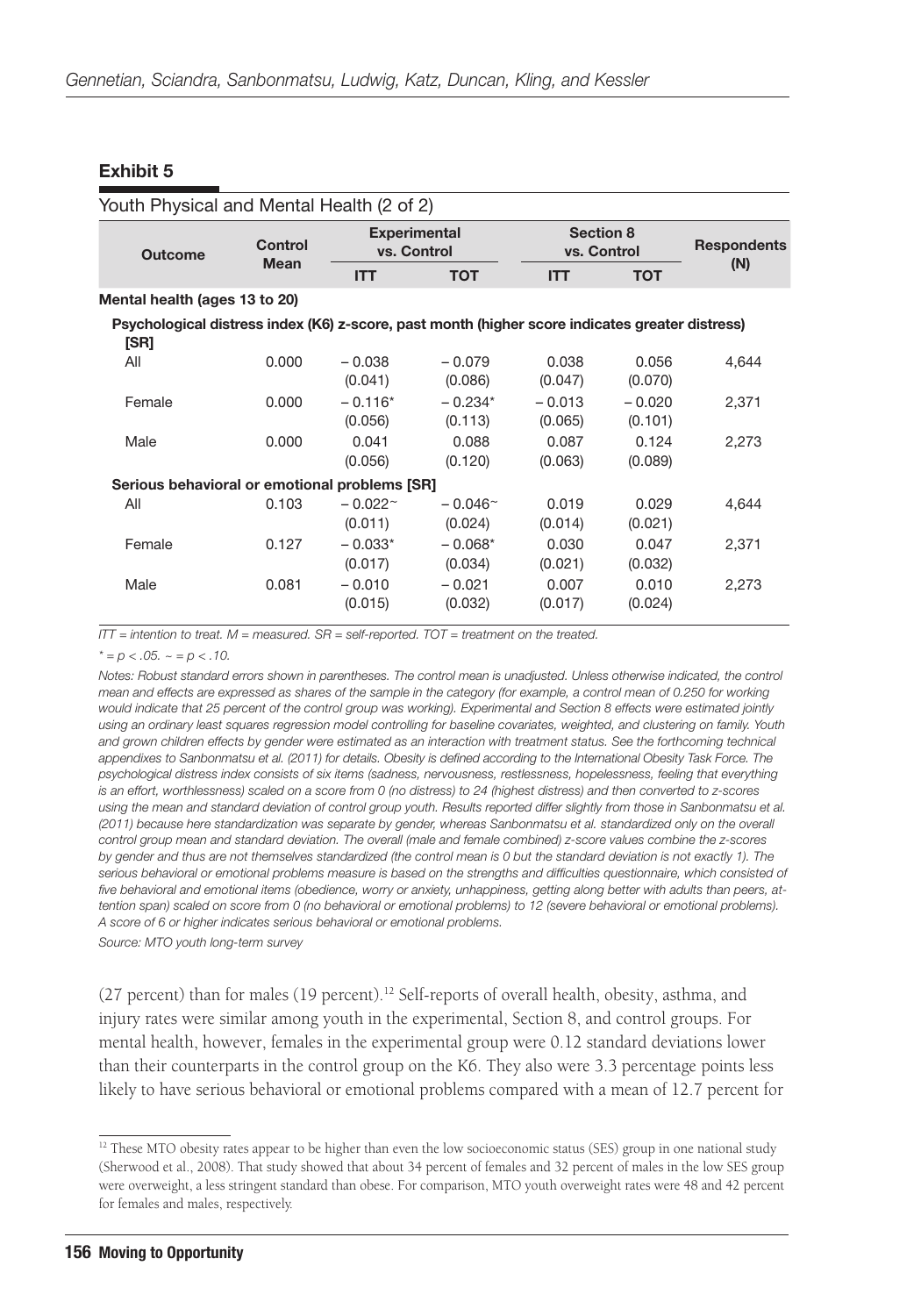the control group, a more than 25-percent reduction in prevalence. These results are consistent with results from the interim impacts evaluation (Kling, Liebman, and Katz, 2007; Orr et al., 2003) and with MTO qualitative investigations in suggesting that female youth responded more strongly to the new and safer social environments in the neighborhoods to which the families in the experimental group moved (Popkin, Leventhal, and Weismann, 2008).

Via proxy reports from the adults, MTO had few detectable effects on the physical and mental health of grown children. Parents reported less than 5 percent of grown children as having a physical health problem that kept them from normal activities and less than 10 percent as having had a chronic health issue, such as cancer or a heart problem. About 10 percent had depression or another serious mental health problem, and about 5 percent had an alcohol or drug problem. Physical health problems did not vary by gender, but parents were somewhat more likely to report males as having a mental health or substance abuse problem.

## **Risky and Delinquent Behavior**

Exhibit 6 shows few detectable effects on the three risky and problem behavior indices used in the long-term survey to measure a composite of behaviors related to drinking, drug abuse, sexual activity, and gun possession. Although MTO had no detectable effects on the overall risky behavior index, males in both treatment groups reported higher rates of smoking than males in the control

#### **Exhibit 6**

| Risky and Criminal Behavior Outcomes for Older Youth (1 of 2) |                |                     |                                    |                          |                      |                    |
|---------------------------------------------------------------|----------------|---------------------|------------------------------------|--------------------------|----------------------|--------------------|
| <b>Outcome</b>                                                | <b>Control</b> |                     | <b>Experimental</b><br>vs. Control | Section 8<br>vs. Control |                      | <b>Respondents</b> |
|                                                               | <b>Mean</b>    | <b>ITT</b>          | <b>TOT</b>                         | <b>ITT</b>               | <b>TOT</b>           | (N)                |
| Risky and delinguent behavior for youth ages 13 to 20         |                |                     |                                    |                          |                      |                    |
| <b>Risky behavior index [SR]</b>                              |                |                     |                                    |                          |                      |                    |
| All                                                           | 0.467          | $-0.001$<br>(0.014) | $-0.002$<br>(0.029)                | 0.007<br>(0.015)         | 0.010<br>(0.022)     | 4,623              |
| Female                                                        | 0.442          | $-0.027$<br>(0.019) | $-0.054$<br>(0.037)                | $-0.017$<br>(0.020)      | $-0.026$<br>(0.031)  | 2,358              |
| Male                                                          | 0.491          | 0.025<br>(0.018)    | 0.053<br>(0.039)                   | 0.029<br>(0.020)         | 0.042<br>(0.028)     | 2,265              |
| <b>Behavior problems index [SR]</b>                           |                |                     |                                    |                          |                      |                    |
| All                                                           | 0.379          | 0.004<br>(0.010)    | 0.008<br>(0.022)                   | 0.009<br>(0.011)         | 0.013<br>(0.017)     | 4,629              |
| Female                                                        | 0.371          | $-0.007$<br>(0.014) | $-0.014$<br>(0.028)                | $-0.010$<br>(0.015)      | $-0.015$<br>(0.024)  | 2,361              |
| Male                                                          | 0.387          | 0.015<br>(0.015)    | 0.032<br>(0.032)                   | $0.027 -$<br>(0.016)     | $0.038 -$<br>(0.023) | 2,268              |
| <b>Delinquency index [SR]</b>                                 |                |                     |                                    |                          |                      |                    |
| All                                                           | 0.146          | $-0.002$<br>(0.008) | $-0.004$<br>(0.017)                | 0.008<br>(0.009)         | 0.012<br>(0.014)     | 4,625              |
| Female                                                        | 0.110          | $-0.006$<br>(0.009) | $-0.011$<br>(0.019)                | $-0.005$<br>(0.010)      | $-0.008$<br>(0.016)  | 2.360              |
| Male                                                          | 0.181          | 0.002<br>(0.013)    | 0.004<br>(0.029)                   | 0.021<br>(0.016)         | 0.030<br>(0.022)     | 2,265              |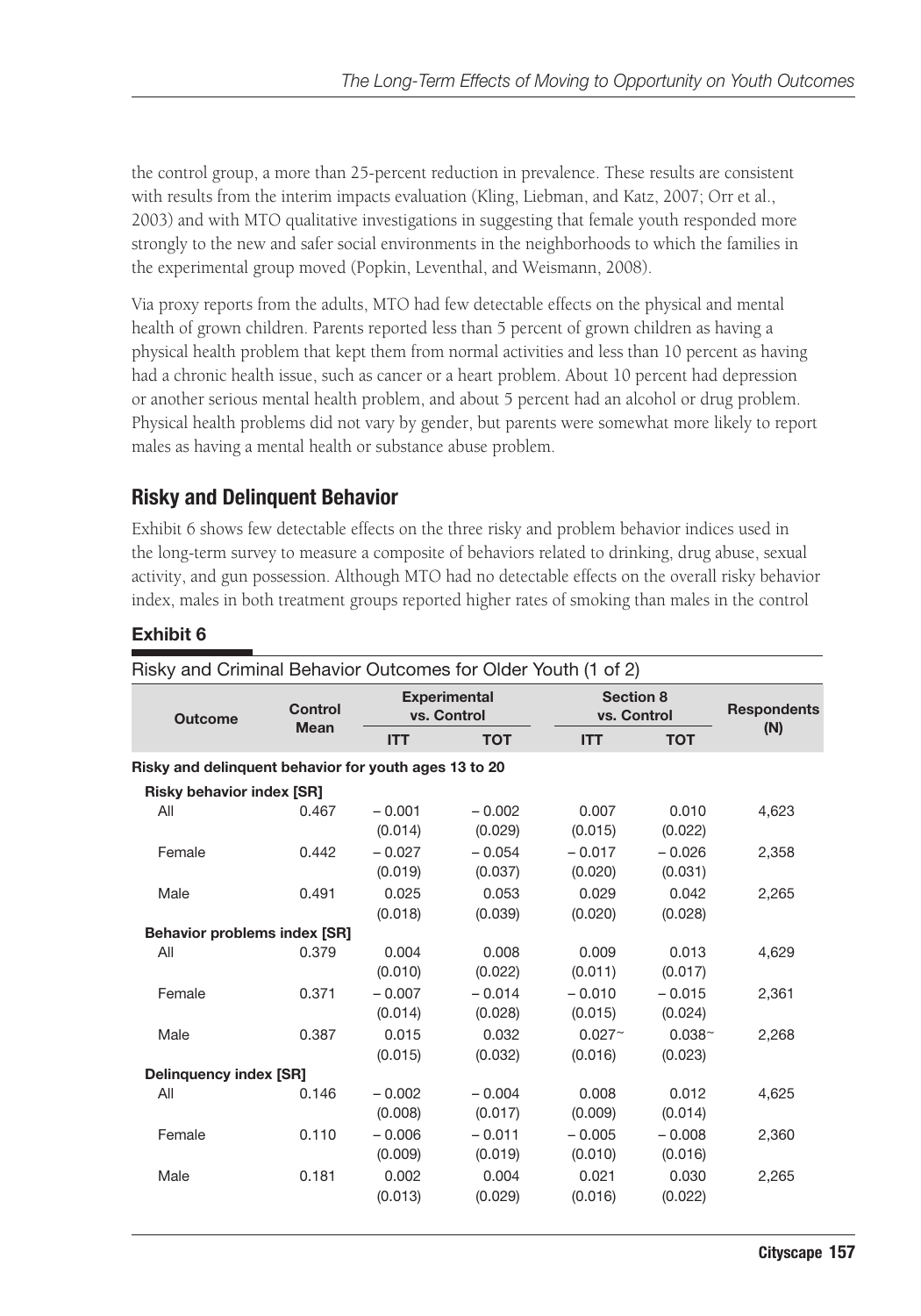#### **Exhibit 6**

| Risky and Criminal Behavior Outcomes for Older Youth (2 of 2) |                |                           |                      |                                 |                     |                    |
|---------------------------------------------------------------|----------------|---------------------------|----------------------|---------------------------------|---------------------|--------------------|
| <b>Outcome</b>                                                | <b>Control</b> | vs. Control               | <b>Experimental</b>  | <b>Section 8</b><br>vs. Control |                     | <b>Respondents</b> |
|                                                               | <b>Mean</b>    | <b>ITT</b>                | <b>TOT</b>           | <b>ITT</b>                      | <b>TOT</b>          | (N)                |
| Ever smoked [SR]                                              |                |                           |                      |                                 |                     |                    |
| All                                                           | 0.312          | $0.042*$<br>(0.019)       | $0.088*$<br>(0.039)  | $0.043*$<br>(0.020)             | $0.064*$<br>(0.030) | 4,618              |
| Female                                                        | 0.297          | 0.022<br>(0.025)          | 0.044<br>(0.051)     | 0.016<br>(0.028)                | 0.026<br>(0.043)    | 2,355              |
| Male                                                          | 0.327          | $0.062*$<br>(0.025)       | $0.134*$<br>(0.054)  | $0.069*$<br>(0.028)             | $0.098*$<br>(0.040) | 2,263              |
| Ever had alcoholic drink [SR]                                 |                |                           |                      |                                 |                     |                    |
| All                                                           | 0.534          | $-0.032$<br>(0.020)       | $-0.067$<br>(0.041)  | $-0.017$<br>(0.021)             | $-0.026$<br>(0.032) | 4,618              |
| Female                                                        | 0.541          | $-0.061*$<br>(0.026)      | $-0.124*$<br>(0.053) | $-0.032$<br>(0.029)             | $-0.050$<br>(0.045) | 2,355              |
| Male                                                          | 0.528          | $-0.003$<br>(0.027)       | $-0.006$<br>(0.058)  | $-0.004$<br>(0.029)             | $-0.005$<br>(0.041) | 2,263              |
| Number of arrests by crime type for youth ages 15 to 20       |                |                           |                      |                                 |                     |                    |
| <b>Violent crime arrests [CJR]</b>                            |                |                           |                      |                                 |                     |                    |
| All                                                           | 0.325          | 0.043<br>(0.037)          | 0.091<br>(0.078)     | $-0.062$<br>(0.039)             | $-0.094$<br>(0.059) | 4,717              |
| Female                                                        | 0.155          | 0.027<br>(0.033)          | 0.055<br>(0.069)     | $-0.048$<br>(0.033)             | $-0.074$<br>(0.050) | 2,300              |
| Male                                                          | 0.481          | 0.060<br>(0.064)          | 0.128<br>(0.138)     | $-0.076$<br>(0.068)             | $-0.115$<br>(0.102) | 2,417              |
| <b>Property crime arrests [CJR]</b>                           |                |                           |                      |                                 |                     |                    |
| All                                                           | 0.239          | $0.065*$<br>(0.031)       | $0.136*$<br>(0.064)  | $-0.013$<br>(0.034)             | $-0.019$<br>(0.051) | 4,717              |
| Female                                                        | 0.091          | $0.044^{\sim}$<br>(0.026) | $0.090 -$<br>(0.053) | $-0.010$<br>(0.023)             | $-0.015$<br>(0.035) | 2,300              |
| Male                                                          | 0.375          | 0.086<br>(0.054)          | 0.183<br>(0.117)     | $-0.016$<br>(0.060)             | $-0.025$<br>(0.090) | 2,417              |

*CJR = criminal justice records. ITT = intention to treat. SR = self-reported. TOT = treatment on the treated.*

 $* = p < .05. \sim p < .10.$ 

*Notes: Robust standard errors shown in parentheses. The control mean is unadjusted. Unless otherwise indicated, the control mean and effects are expressed as shares of the sample in the category (for example, a control mean of 0.250 for working would indicate that 25 percent of the control group was working). Experimental and Section 8 effects were estimated jointly using an ordinary least squares regression model controlling for baseline covariates, weighted, and clustering on family. Youth*  and grown children effects by gender were estimated as an interaction with treatment status. See the forthcoming technical *appendixes to Sanbonmatsu et al. (2011) for details. The risky behavior index is the fraction of four risky behaviors (smoking, alcohol use, marijuana use, and sex) that the youth reports ever having exhibited. The behavior problems index is the fraction of 11 problem behaviors (for example, difficulty concentrating and having a strong temper) that the youth reported as true or sometimes true at present or in the past 6 months. The delinquency index is the fraction of eight delinquent behaviors (for example, carrying a gun and destroying property) that the youth reported ever having exhibited. Violent crime arrests involve charges of force or threat of force including homicide, rape, robbery, assault, kidnapping, and weapons charges. Property crime arrests involve taking money or property and include burglary, motor vehicle theft, larceny, trespassing, and receiving stolen property.*

*Source: MTO youth long-term survey*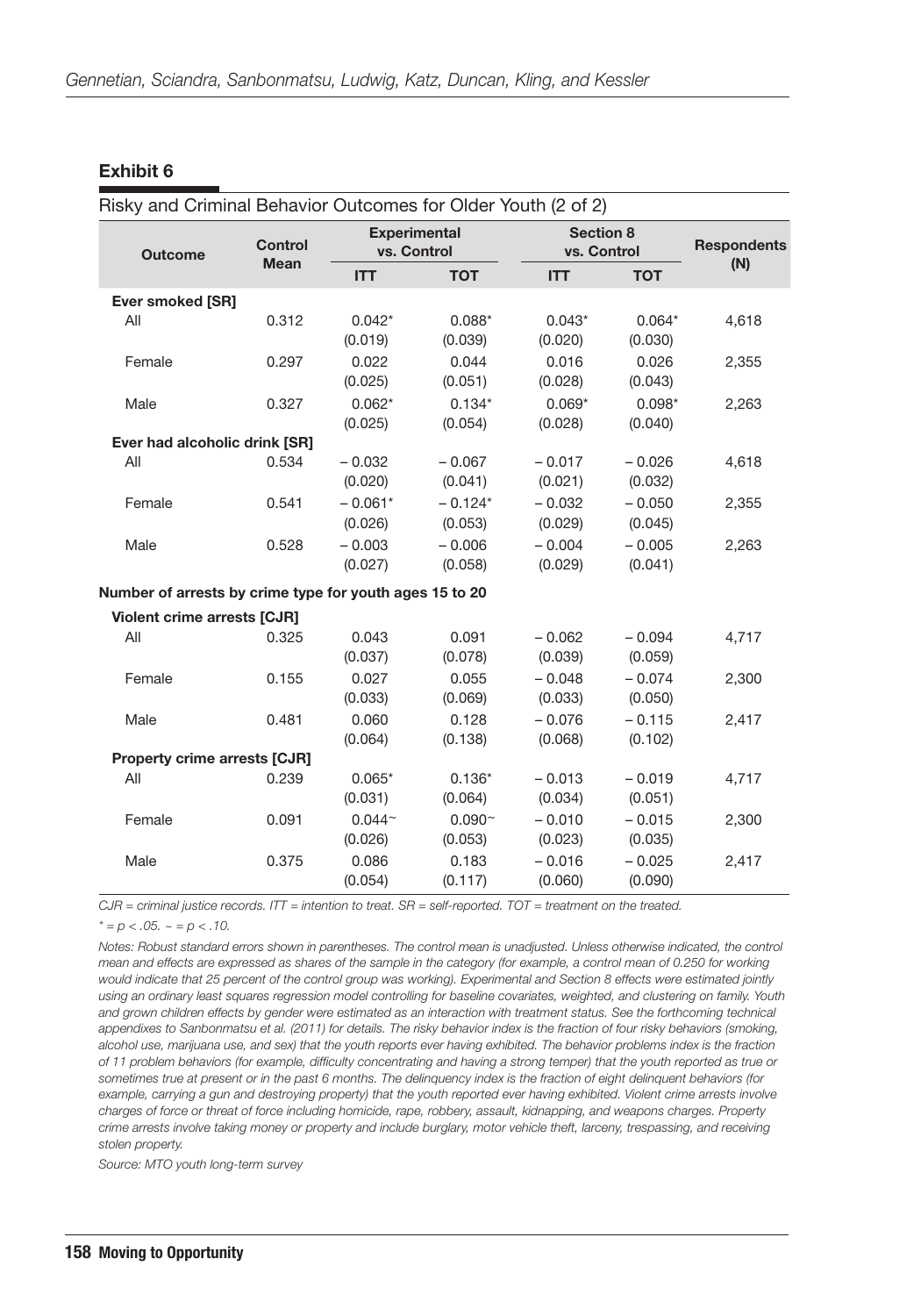group, and females in the experimental group reported lower rates of drinking than females in the control group.13 In general, the number of violent and property crime arrests for male youth in the control group is about 0.86, more than 3.5 times the number for female youth. MTO increased property crime arrests among female and male youth in the experimental group relative to their peers in the control group, although the point estimates are imprecisely estimated and not quite statistically significant  $(p = .12)$ . Unlike patterns observed with the followup survey data for the interim impacts evaluation, the number of violent crime arrests, at about 0.48 for males and 0.16 for females, is similar across groups. In results not shown, however, males in the experimental group appear to have a lower number of arrests for drug selling or distribution (roughly 11 percent were ever arrested for drug possession and 8.7 percent were ever arrested for drug distribution). We have a bit more confidence in this preliminary finding, which calls for further investigation, because the pattern is apparent among both older male youth and grown male children. MTO showed no detectable effects on the property or violent crime arrests of grown children.

## **Discussion and Conclusions**

Youth in economically disadvantaged neighborhoods fare less well across a host of educational, health, and behavioral outcomes than do youth who grow up in more economically advantaged neighborhoods. Isolating the extent to which neighborhoods per se contribute to this variation is important for the design of means-tested housing programs and other place-based programs, but isolating neighborhood effects has been challenging in practice because of the difficulty in uncoupling neighborhood effects from so many other aspects of the youth and their families that are associated with moving to and staying in particular places. The MTO study helped overcome these issues of selection bias.

In conducting the long-term survey for the final impacts evaluation, we discovered that MTO had a number of unanticipated effects on youth health (as found with the adults), particularly benefiting female mental health outcomes, but few detectable effects on achievement, education, employment, and a range of health and risky behavior outcomes among either youth or grown children. These patterns of findings are quite similar to what the followup survey for the interim impacts evaluation found. In particular, gender differences in MTO's effects appear for this cohort of youth in the long-term survey for the final impacts evaluation just as they did for a slightly older cohort of youth in the followup survey for the interim impacts evaluation.

MTO's effects on achievement and related schooling outcomes were disappointing, particularly among the youngest cohort of children at MTO enrollment, whom we hypothesized would benefit the most from MTO moves into lower poverty neighborhoods. Although many MTO parents seem to believe that the quality of local public schools is an important mechanism through which neighborhood location may influence children's academic achievement and attainment (Briggs, Popkin, and Goering, 2010), MTO had more modest effects on school quality than on other neighborhood

<sup>&</sup>lt;sup>13</sup> An alternative version of the risky behavior index, not presented here, includes a measure of ever having been pregnant (female) or having impregnated someone (male) instead of the current item on sexual activity. MTO's effects on the index including the pregnancy item do not statistically differ across groups. Roughly 20 percent of male youth and 27 percent of female youth reported ever having impregnated someone or ever having been pregnant.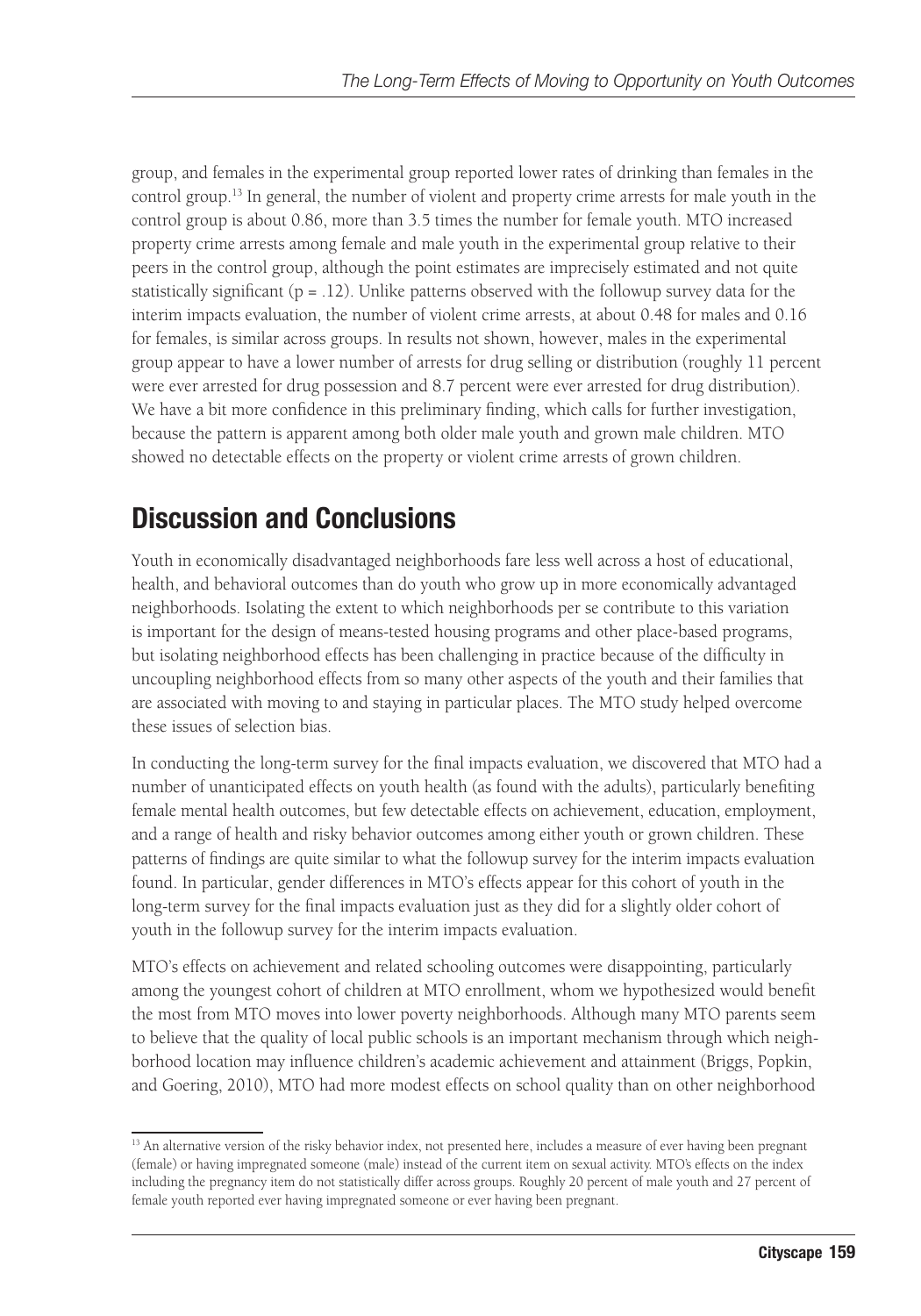social conditions. Children assigned to the two treatment groups attended schools that served students who were slightly less likely to have very low test scores, be poor, or be members of racial and ethnic minority groups compared with the student served in the schools that children in the control group attended, but they were still in generally low-performing schools that served overwhelmingly poor and majority-minority student populations. These findings raise questions about whether investing directly in schools might be more effective for improving schooling outcomes among economically disadvantaged youth (see a recent review of literature in Duncan and Murnane, 2011). For example, studies have found Success for All, a comprehensive reading intervention that involves extra time for reading, ability grouping, frequent assessment, and remediation (including tutoring), to improve reading scores for elementary and perhaps middle schoolchildren (Borman et al., 2007; Chamberlain et al., 2007). High schools organized as career academies that integrate academic and technical curricula and work-based learning opportunities with local employers produced sizable long-term (11-year) earnings improvements for youth in low-income urban settings (Kemple, 2008).

The MTO design is not well suited to answer how or why MTO produced the effects it did, particularly the differences between females and males. The survey data measured several of the proposed mechanisms, however, and future research will investigate them. Qualitative interviews can further deepen our understanding of how MTO altered the lives of families. Qualitative interviews with families after the interim followup survey suggest that the nature of how boys and girls interact socially with peers may mean that girls are more likely to successfully adapt to life in low-poverty areas. Parents reported that girls were more likely to visit with friends on their porches or inside their homes, in part because they placed their girls on a shorter leash than they did their boys. Boys, on the other hand, often hang out in public spaces, elevating the risk for conflict with neighbors and police and increasing their exposure to delinquent peer groups and opportunities to engage in delinquent activities themselves (Clampet-Lundquist et al., 2006; Popkin, Leventhal, and Weismann, 2008).

MTO generated large reductions in the neighborhood poverty and improvements in the neighborhood safety experienced by families in the two treatment groups relative to the families in the control group during the 10 to 15 years after random assignment. The low-poverty and traditional vouchers led to much smaller changes in MTO children's school quality than in their residential neighborhood conditions, however. Because of its random-assignment design, MTO provides crucial data and compelling evidence on the likely effects on families of such moves from extremely poor to less poor neighborhoods. One difference between the MTO experiment results and those from the broader literature on neighborhood effects is that MTO did not result in many families moving to truly affluent neighborhoods. Another is, of course, that most of that broader literature is nonexperimental, which raises concerns about the nonrandom sorting of families into neighborhoods, even conditional on rich controls for the variables contained in standard data sets. Our overall conclusions about those effects on youth outcomes after 10 to 15 years are similar to those we reached after 4 to 7 years. For educational outcomes in particular, we conclude over both time horizons that if achievement effects exist, they are small and not detectable in our analysis. Most surprisingly, that result holds for children who were very young at the time of their initial moves out of poor neighborhoods.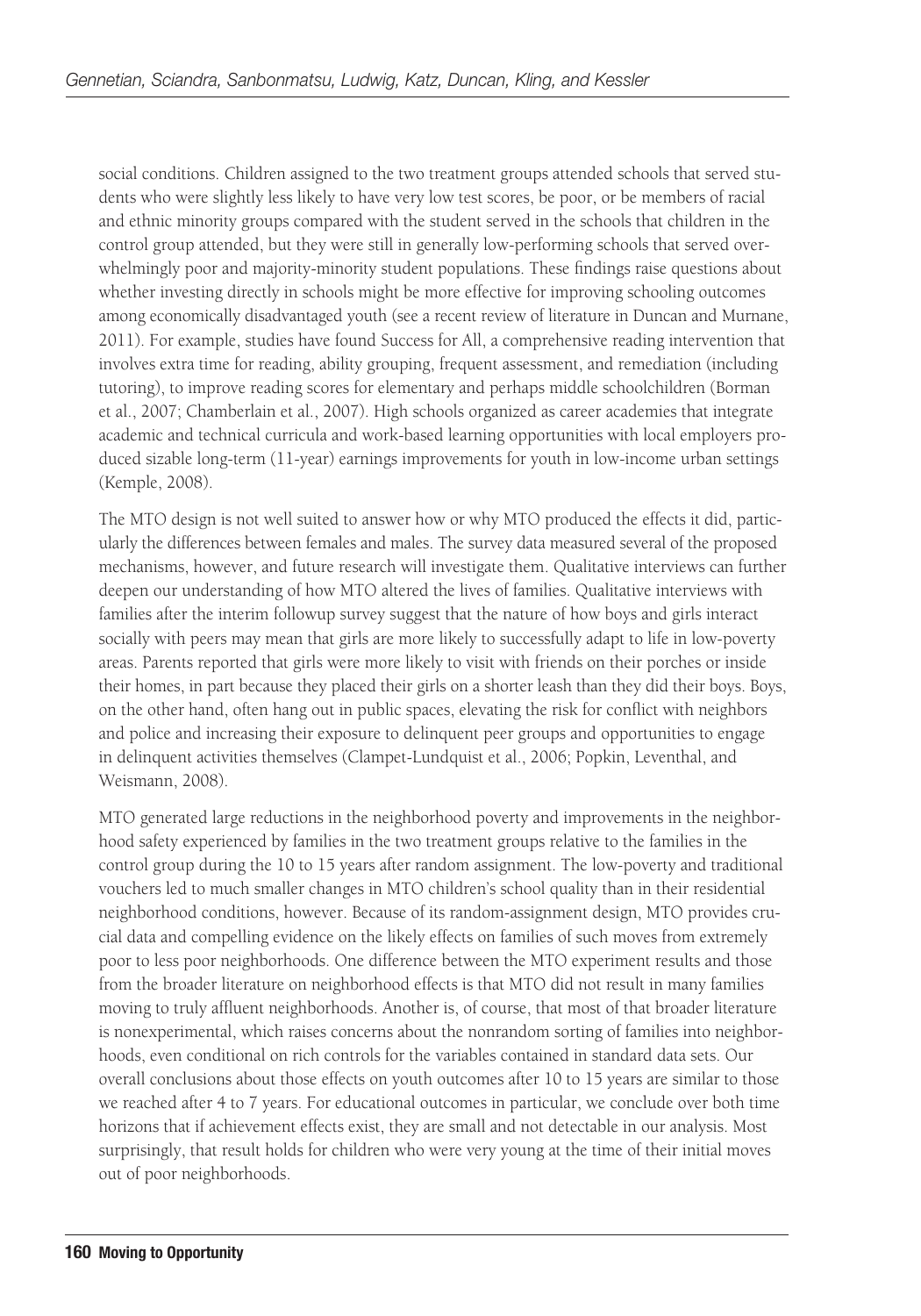## **Authors**

Lisa A. Gennetian is a senior research director of economic studies at The Brookings Institution.

Matthew Sciandra is a research analyst at the National Bureau of Economic Research.

Lisa Sanbonmatsu is a senior researcher at the National Bureau of Economic Research.

Jens Ludwig is the McCormick Foundation Professor of Social Service Administration, Law, and Public Policy at the University of Chicago and a research associate at the National Bureau of Economic Research.

Lawrence F. Katz is the Elisabeth Allison Professor of Economics at Harvard University and a research associate at the National Bureau of Economic Research.

Greg J. Duncan is a distinguished professor in the School of Education at the University of California, Irvine.

Jeffrey R. Kling is associate director for economic analysis at the Congressional Budget Office and a faculty research fellow at the National Bureau of Economic Research.

Ronald C. Kessler is the McNeil Family Professor of Health Care Policy at Harvard Medical School.

## **References**

Aneshensel, Carol S., and Clea A. Sucoff. 1996. "The Neighborhood Context of Adolescent Mental Health," *Journal of Health and Social Behavior* 37 (4): 293–310.

Angrist, Joshua D., Guido W. Imbens, and Donald B. Rubin. 1996. "Identification of Causal Effects Using Instrumental Variables," *Journal of the American Statistical Association* 91 (434): 444–455.

Bagley, Christopher, Solomon Jacobson, and Clare Palmer. 1973. "Social Structure and the Ecological Distribution of Mental Illness, Suicide, and Delinquency," *Psychological Medicine* 3 (2): 177–187.

Becker, Gary Stanley, and Kevin M. Murphy. 2000. *Social Economics: Market Behavior in a Social Environment*, Vol. 2. Cambridge, MA: Belknap Press of Harvard University Press.

Block, Jeanne H. 1983. "Differential Premises Arising From Differential Socialization of the Sexes: Some Conjectures," *Child Development* 54 (6): 1335–1354.

Bloom, Howard S. 1984. "Accounting for No-Shows in Experimental Evaluation Designs," *Evaluation Review* 8 (2): 225–246.

Bombard, Yvonne, Fiona A. Miller, Robin Z. Hayeems, Denise Avard, and Bartha M. Knoppers. 2010. "Reconsidering Reproductive Benefit Through Newborn Screening: A Systematic Review of Guidelines on Preconception, Prenatal and Newborn Screening," *European Journal of Human Genetics* 18 (7): 751–760.

Borjas, George J. 1995. "Ethnicity, Neighborhoods and Human-Capital Externalities," *American Economic Review* 85: 365–390.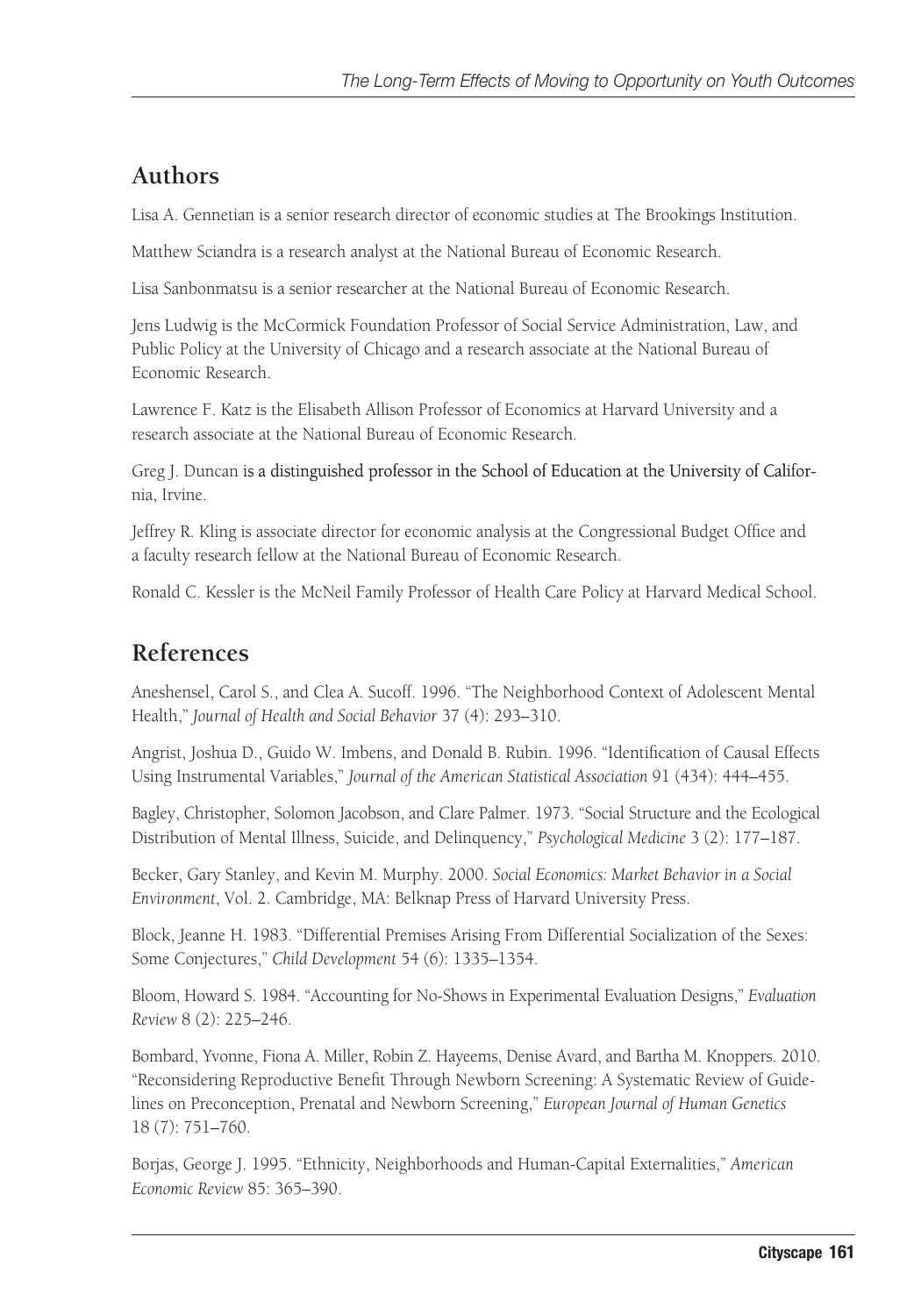Borman, Geoffrey D., Robert E. Slavin, Alan C.K. Cheung, Anne M. Chamberlain, Nancy A. Madden, and Bette Chambers. 2007. "Final Reading Outcomes of the National Randomized Field Trial of Success for All," *American Educational Research Journal* 44 (3): 701–731.

Bottcher, Jean. 2001. "Social Practices of Gender: How Gender Relates to Delinquency in the Everyday Lives of High-Risk Youths," *Criminology* 39 (4): 893–931.

Briggs, Xavier de Souza, Susan J. Popkin, and John Goering. 2010. *Moving to Opportunity: The Story of an American Experiment To Fight Ghetto Poverty*. New York: Oxford University Press.

Brock, William A., and Steven N. Durlauf. 2001. "Interactions-Based Models." In *Handbook of Econometrics*, Vol. 5, edited by James J. Heckman and Edward E. Leamer. Amsterdam, The Netherlands: North-Holland: 3297–3380.

Brooks-Gunn, Jeanne, Greg J. Duncan, Pamela Kato Klebanov, and Naomi Sealand. 1993. "Do Neighborhoods Influence Child and Adolescent Development?" *American Journal of Sociology* 99 (2): 353–395.

Burdick-Will, Julia, Jens Ludwig, Stephen W. Raudenbush, Robert J. Sampson, Lisa Sanbonmatsu, and Patrick Sharkey. 2011. "Converging Evidence for Neighborhood Effects on Children's Test Scores: An Experimental, Quasi-Experimental, and Observational Comparison." In *Whither Opportunity? Rising Inequality, Schools, and Children's Life Chances*, edited by Greg J. Duncan and Richard J. Murnane. New York: Russell Sage Foundation: 255–276.

Carneiro, Pedro, and James J. Heckman. 2003. "Human Capital Policy." In *Inequality in America: What Role for Human Capital Policies?* edited by James J. Heckman and Alan B. Krueger. Cambridge, MA: MIT Press: 77–239.

Chalk, Rosemary, and Deborah A. Phillips. 1996. *Youth Development and Neighborhood Influences: Challenges and Opportunities*. Washington, DC: National Research Council, Board on Children, Youth, and Families.

Chamberlain, Anne, Cecelia Daniels, Nancy A. Madden, and Robert E. Slavin. 2007. "A Randomized Evaluation of the Success for All Middle School Reading Program," *Middle Grades Research Journal* 2 (1): 1–21.

Chase-Lansdale, P. Lindsay, Rachel A. Gordon, Jeanne Brooks-Gunn, and Pamela K. Klebanov. 1997. "Neighborhood and Family Influences on the Intellectual and Behavioral Competence of Preschool and Early School-Age Children." In *Neighborhood Poverty: Context and Consequences for Children*, edited by Jeanne Brooks-Gunn, Greg J. Duncan, and J. Lawrence Aber. New York: Russell Sage Foundation: 79–118.

Clampet-Lundquist, Susan, Kathryn Edin, Jeffrey R. Kling, and Greg J. Duncan. 2006. Moving At-Risk Teenagers Out of High-Risk Neighborhoods: Why Girls Fare Better Than Boys. Working paper 509. Princeton, NJ: Princeton University Industrial Relations Section.

Cole, Tim J., Mary C. Bellizzi, Katherine M. Flegal, and William H. Dietz. 2000. "Establishing a Standard Definition for Child Overweight and Obesity Worldwide: International Survey," *British Medical Journal Clinical Research Edition* 320 (7244): 1240–1243.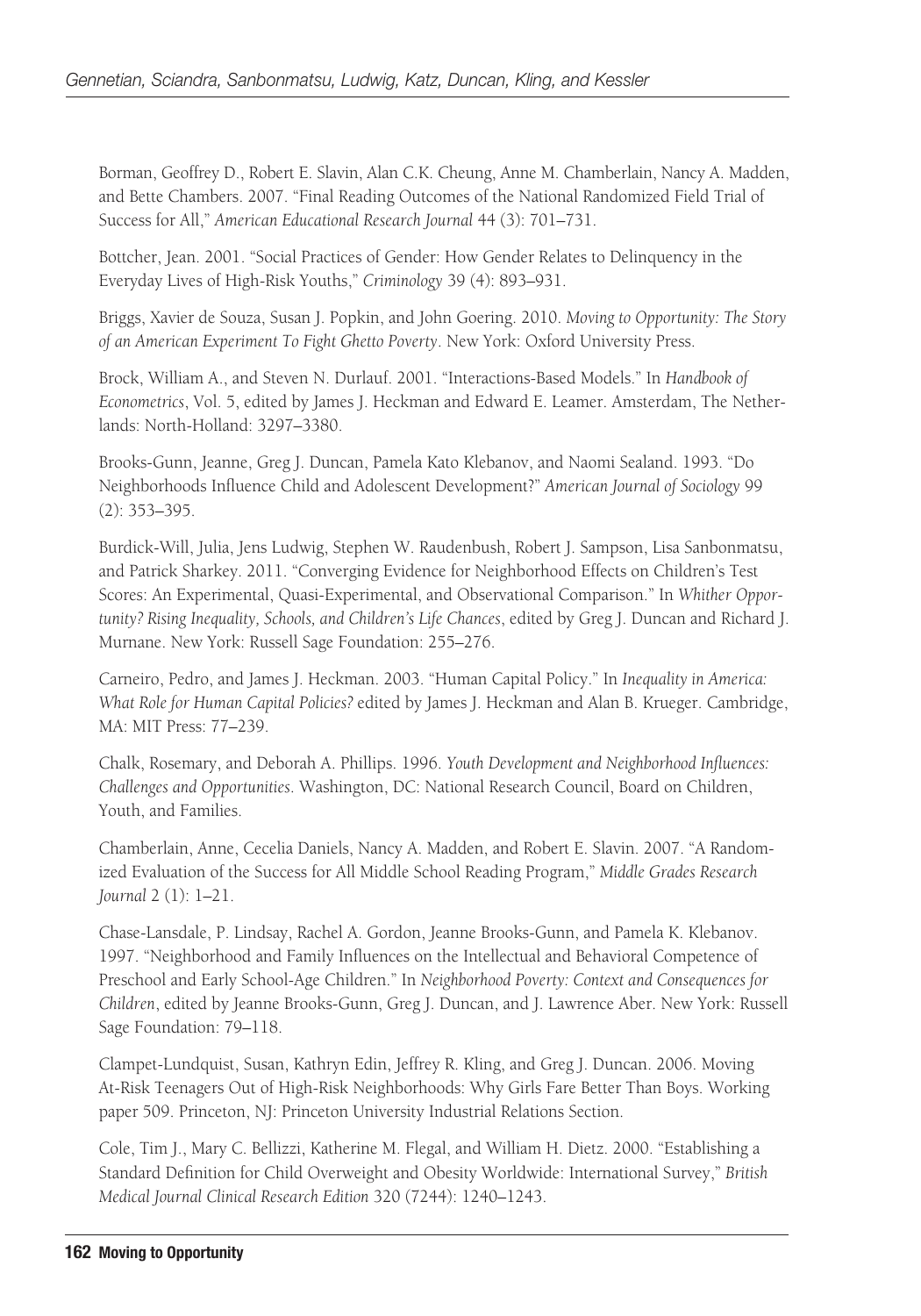Coleman, John C., and Leo B. Hendry. 1999. *The Nature of Adolescence*, 3rd ed. London, United Kingdom: Routledge.

Connell, James P., and Bonnie L. Halpern-Felsher. 1997. "How Neighborhoods Affect Educational Outcomes in Middle Childhood and Adolescence: Conceptual Issues and an Empirical Example." In *Neighborhood Poverty: Context and Consequences for Children*, edited by Jeanne Brooks-Gunn, Greg J. Duncan, and J. Lawrence Aber. New York: Russell Sage Foundation: 174–199.

Connell, James P., Bonnie L. Halpern-Felsher, Elizabeth Clifford, Warren Crichlow, and Peter Usinger. 1995. "Hanging In There: Behavioral, Psychological, and Contextual Factors Affecting Whether African-American Adolescents Stay in High School," *Journal of Adolescent Research* 10 (1): 41–63.

Cook, Philip J., and Kristen Goss. 1996. A Selective Review of the Social-Contagion Literature. Working paper. Durham, NC: Duke University, Sanford Institute of Public Policy.

Corcoran, Mary, Roger Gordon, Deborah Laren, and Gary Solon. 1992. "The Association Between Men's Economic Status and Their Family and Community Origins," *Journal of Human Resources* 27 (4): 575–601.

Crane, Jonathan. 1991. "The Epidemic Theory of Ghettos and Neighborhood Effects on Dropping Out and Teenage Childbearing," *American Journal of Sociology* 96 (5): 1226–1259.

Currie, Janet, and Reed Walker. 2011. "Traffic Congestion and Infant Health: Evidence From E-ZPass," *American Economic Journal: Applied Economics* 3 (1): 65–90.

Deater-Deckard, Kirby. 2001. "Annotation: Recent Research Examining the Role of Peer Relationships in the Development of Psychopathology," *Journal of Child Psychology and Psychiatry and Allied Disciplines* 42 (5): 565–579.

DeLuca, Stefanie, Greg J. Duncan, Micere Keels, and Ruby M. Mendenhall. 2010. "Gautreaux Mothers and Their Children: An Update," *Housing Policy Debate* 20 (1): 7–25.

Dornbusch, Sanford M., Philip L. Ritter, and Laurence Steinberg. 1991. "Community Influences on the Relations of Family Statuses to Adolescent School Performance: Differences Between African Americans and Non-Hispanic Whites," *American Journal of Education* 99 (4): 543–567.

Duncan, Greg J., Jeanne Brooks-Gunn, and Pamela K. Klebanov. 1994. "Economic Deprivation and Early Childhood Development," *Child Development* 65 (2): 296–318.

Duncan, Greg J., and Richard J. Murnane, eds. 2011. *Whither Opportunity? Rising Inequality, Schools, and Children's Life Chances*. New York: Russell Sage Foundation.

Ellen, Ingrid Gould, and Margery Austin Turner. 1997. "Does Neighborhood Matter? Assessing Recent Evidence," *Housing Policy Debate* 8 (4): 833–866.

Entwistle, Doris R., Karl L. Alexander, and Linda Steffel Olson. 1994. "The Gender Gap in Math: Its Possible Origins in Neighborhood Effects," *American Sociological Review* 59 (6): 822–838.

Esbensen, Finn-Asge, and David Huizinga. 1990. "Community Structure and Drug Use: From a Social Disorganization Perspective," *Justice Quarterly* 7 (4): 691–709.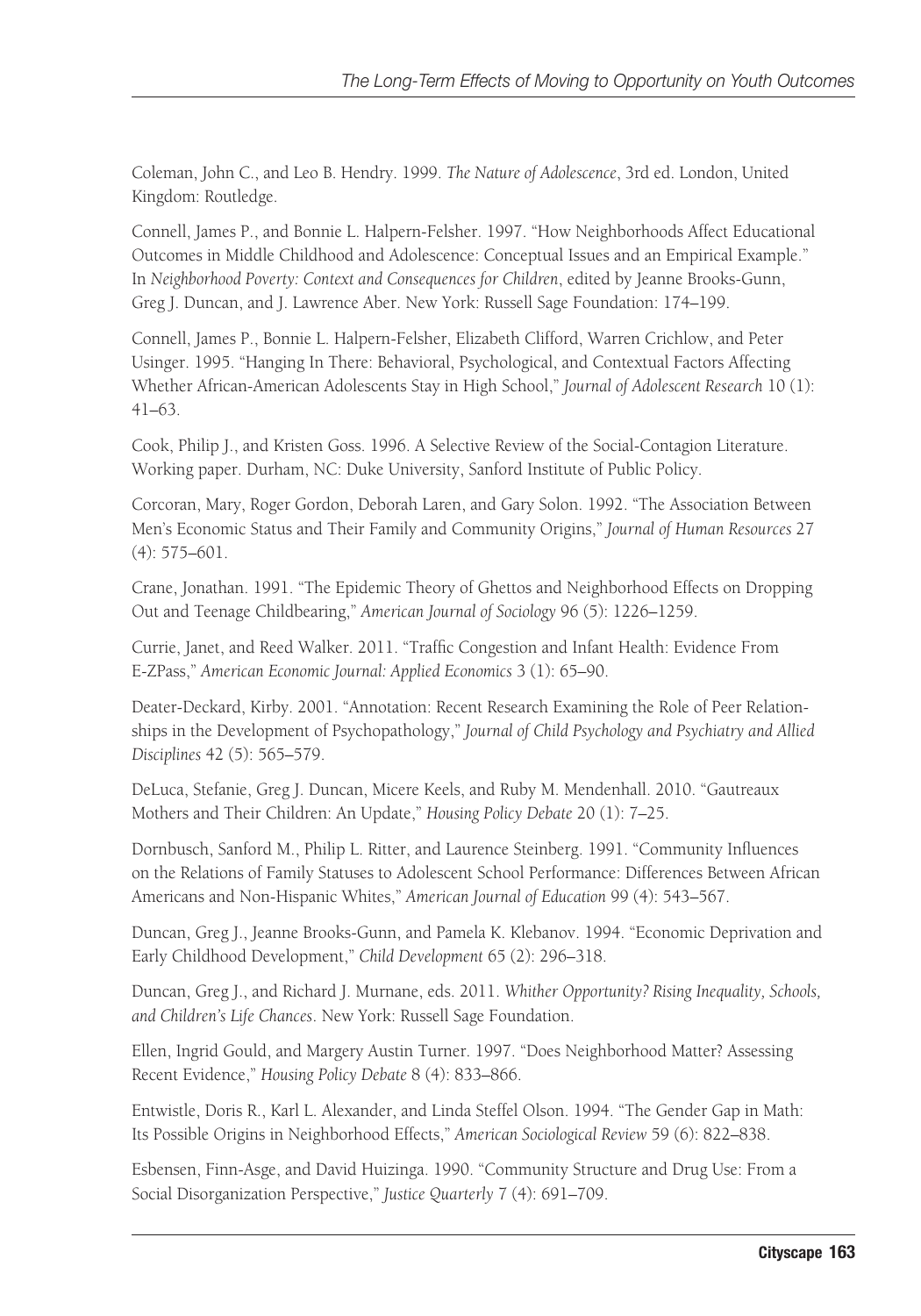Ferryman, Kadija, Xavier de Souza Briggs, Susan J. Popkin, and María Rendón. 2008. *Do Better Neighborhoods for MTO Families Mean Better Schools?* Washington, DC: Urban Institute.

Fields, Jason, Kristin Smith, Loretta E. Bass, and Terry Lugaila. 2001. *A Child's Day: Home, School and Play (Selected Indicators of Child Well-Being)*, CENSUS-P70-68. Washington, DC: Bureau of the Census.

Filippelli, Gabriel M., and Mark A. Laidlaw. 2010. "The Elephant in the Playground: Confronting Lead-Contaminated Soils as an Important Source of Lead Burdens to Urban Populations," *Perspectives in Biology and Medicine* 53 (1): 31–45.

Fortson, Jane G., and Lisa Sanbonmatsu. 2010. "Child Health and Neighborhood Conditions: Results From a Randomized Housing Voucher Experiment," *Journal of Human Resources* 45 (4): 840–864.

Gifford-Smith, Mary, Kenneth A. Dodge, Thomas J. Dishion, and Joan McCord. 2005. "Peer Influence in Children and Adolescents: Crossing the Bridge From Developmental to Intervention Science," *Journal of Abnormal Child Psychology* 33 (3): 255–265.

Ginther, Donna, Robert Haveman, and Barbara Wolfe. 2000. "Neighborhood Attributes as Determinants of Children's Outcomes: How Robust Are the Relationships?" *Journal of Human Resources* 35 (4): 603–642.

Glaeser, Edward L., and José A. Scheinkman. 1999. Measuring Social Interactions. Unpublished paper. Harvard University.

Gould, Eric D., Victor Lavy, and M. Daniel Paserman. 2011. "Sixty Years After the Magic Carpet Ride: The Long-Run Effect of the Early Childhood Environment on Social and Economic Outcomes," *Review of Economic Studies* 78 (3): 938–973.

Hogan, Dennis P., Nan Marie Astone, and Evelyn M. Kitagawa. 1985. "Social and Environmental Factors Influencing Contraceptive Use Among Black Adolescents," *Family Planning Perspectives* 17 (4): 165–169.

Hogan, Dennis P., and Evelyn M. Kitagawa. 1985. "The Impact of Social Status, Family Structure, and Neighborhood on the Fertility of Black Adolescents," *American Journal of Sociology* 90 (4): 825–855.

Jencks, Christopher, and Susan E. Mayer. 1990. "The Social Consequences of Growing Up in a Poor Neighborhood." In *Inner-City Poverty in the United States*, edited by Laurence E. Lynn, Jr., and Michael G.H. McGeary. Washington, DC: National Academy Press: 111–186.

Kan, Haidong, Gerardo Heiss, Kathryn M. Rose, Eric A. Whitsel, Fred Lurmann, and Stephanie J. London. 2008. "Prospective Analysis of Traffic Exposure as a Risk Factor for Incident Coronary Heart Disease: The Atherosclerosis Risk in Communities (ARIC) Study," *Environmental Health Perspectives* 116 (11): 1463–1468.

Kaufman, Phillip, Martha Naomi Alt, and Christopher D. Chapman. 2004. *Dropout Rates in the United States: 2000*. Washington, DC: U.S. Department of Education, Institute of Education Sciences, National Center for Education Statistics.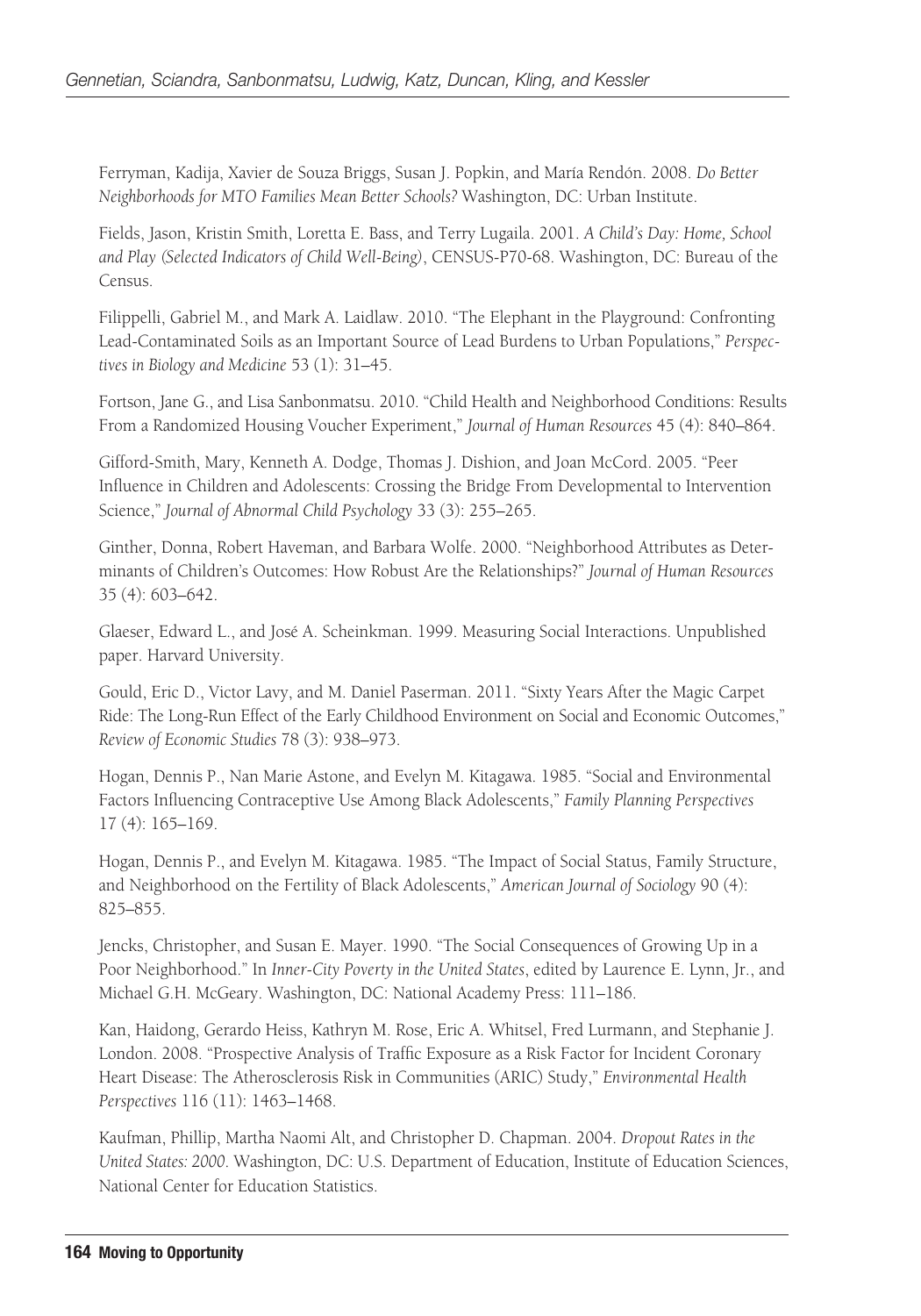Keels, Micere, Greg J. Duncan, Stefanie DeLuca, Ruby Mendenhall, and James Rosenbaum. 2005. "Fifteen Years Later: Can Residential Mobility Programs Provide a Long-Term Escape From Neighborhood Segregation, Crime, and Poverty?" *Demography* 42 (1): 51–73.

Kemple, James J. 2008. *Career Academies: Long-Term Impacts on Labor Market Outcomes, Educational Attainment, and Transitions to Adulthood*. New York: MDRC.

Kling, Jeffrey R., Jeffrey B. Liebman, and Lawrence F. Katz. 2007. "Experimental Analysis of Neighborhood Effects," *Econometrica* 75 (1): 83–119.

Kling, Jeffrey R., Jens Ludwig, and Lawrence F. Katz. 2005. "Neighborhood Effects on Crime for Female and Male Youth: Evidence From a Randomized Housing Voucher Experiment," *Quarterly Journal of Economics* 120 (1): 87–130.

Kneebone, Elizabeth, Carey Nadeau, and Alan Berube. 2011. "The Re-Emergence of Concentrated Poverty: Metropolitan Trends in the 2000s," Brookings Institution Metropolitan Policy Program. *Metropolitan Opportunity Series*. Washington, DC: The Brookings Institution. Also available at [http://www.brookings.edu/~/media/Files/rc/papers/2011/1103\\_poverty\\_kneebone\\_nadeau\\_](http://www.brookings.edu/~/media/Files/rc/papers/2011/1103_poverty_kneebone_nadeau_berube/1103_poverty_kneebone_nadeau_berube.pdf) [berube/1103\\_poverty\\_kneebone\\_nadeau\\_berube.pdf.](http://www.brookings.edu/~/media/Files/rc/papers/2011/1103_poverty_kneebone_nadeau_berube/1103_poverty_kneebone_nadeau_berube.pdf)

Knudsen, Eric I., James J. Heckman, Judy L. Cameron, and Jack P. Shonkoff. 2006. "Economic, Neurobiological, and Behavioral Perspectives on Building America's Future Workforce." In *Proceedings of the National Academy of Sciences of the United States of America* 103 (27): 10155–10162.

LaGrange, Teresa, and Robert Silverman. 1999. "Low Self-Control and Opportunity: Testing the General Theory of Crime as an Explanation for Gender Differences in Delinquency," *Criminology* 37 (1): 41–72.

Lazear, Edward P. 2001. The Peter Principle: Promotions and Declining Productivity. Working paper 8094. Cambridge, MA: National Bureau of Economic Research.

Leventhal, Tama, and Jeanne Brooks-Gunn. 2008. "Neighborhood Residence and Youth Development: Empirical Findings and Theoretical Models," *The Prevention Researcher* 15 (2): 3–6.

———. 2000. "The Neighborhoods They Live In: The Effects of Neighborhood Residence on Child and Adolescent Outcomes," *Psychological Bulletin* 126 (2): 309–337.

Ludwig, Jens. 2012. "Guest Editor's Introduction," *Cityscape* 14 (2): 1–28.

Luttmer, Erzo F.P. 2005. "Neighbors as Negatives: Relative Earnings and Well-Being," *Quarterly Journal of Economics* 120 (3): 963–1102.

Manski, Charles F. 2000. "Economic Analysis of Social Interactions," *Journal of Economic Perspectives* 14 (3): 115–136.

Moffitt, Robert A. 2001. "Policy Interventions, Low-Level Equilibria, and Social Interactions." In *Social Dynamics*, edited by Steven N. Durlauf and H. Peyton Young. Cambridge, MA: MIT Press: 45–82.

Najarian, Michelle, Judith M. Pollack, Alberto G. Sorongon, and Elvira Germino Hausken. 2009. *Early Childhood Longitudinal Study, Kindergarten Class of 1998–99 (ECLS-K): Psychometric Report for the Eighth Grade*. Washington, DC: U.S. Department of Education, Institute of Education Sciences, National Center for Education Statistics.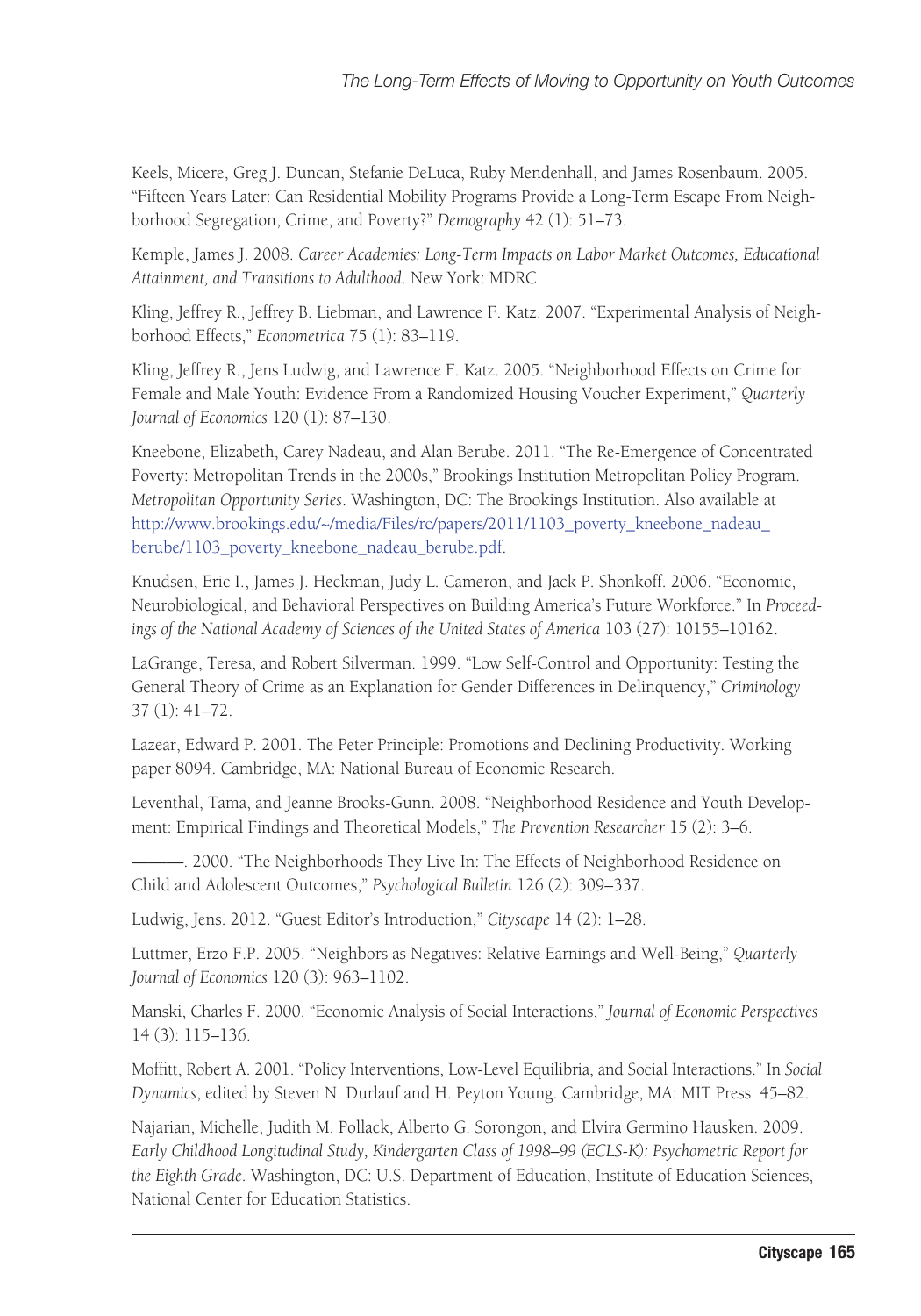Oreopoulos, Philip. 2003. "The Long-Run Consequences of Living in a Poor Neighborhood," *Quarterly Journal of Economics* 118 (4): 1533–1575.

Orr, Larry, Judith D. Feins, Robin Jacob, Erik Beecroft, Lisa Sanbonmatsu, Lawrence F. Katz, Jeffrey B. Liebman, and Jeffrey R. Kling. 2003. *Moving to Opportunity for Fair Housing Demonstration Program: Interim Impacts Evaluation*. Report prepared by Abt Associates Inc. and the National Bureau of Economic Research for the U.S. Department of Housing and Urban Development, Office of Policy Development and Research. Washington, DC: U.S. Department of Housing and Urban Development.

Page, Marianne E., and Gary Solon. 2003. "Correlations Between Brothers and Neighboring Boys in Their Adult Earnings: The Importance of Being Urban," *Journal of Labor Economics* 21 (4): 831–855.

Popkin, Susan J., Tama Leventhal, and Gretchen Weismann. 2008. *Girls in the 'Hood: The Importance of Feeling Safe*. Washington, DC: Urban Institute.

Quinlan, Kyran P. 1996. "Injury Control in Practice: Home Radiator Burns in Inner-City Children," *Archives of Pediatrics & Adolescent Medicine* 150 (9): 954–957.

Reardon, Sean F. 2008. Thirteen Ways of Looking at the Black-White Test Score Gap. Working paper 2008-08. Palo Alto, CA: Stanford University, Institute for Research on Education Policy & Practice.

Rezaeian, Mohsen, Graham Dunn, Selwyn St. Leger, and Louis Appleby. 2005. "The Ecological Association Between Suicide Rates and Indices of Deprivation in English Local Authorities," *Social Psychiatry and Psychiatric Epidemiology* 40 (10): 785–791.

Rosenbaum, James E. 1995. "Changing the Geography of Opportunity by Expanding Residential Choice: Lessons From the Gautreaux Program," *Housing Policy Debate* 6 (1): 231–269.

Ross, Catherine E., and John Mirowsky. 2001. "Neighborhood Disadvantage, Disorder, and Health," *Journal of Health and Social Behavior* 42 (3): 258–276.

Rubinowitz, Leonard S., and James E. Rosenbaum. 2000. *Crossing the Class and Color Lines: From Public Housing to White Suburbia*. Chicago: University of Chicago Press.

Sampson, Robert J. 1993. "Community and Family-Level Influences on Delinquency: A Contextual Theory and Strategies for Research Testing." In *Integrating Individual and Ecological Aspects on Crime*, edited by David Farrington, Robert J. Sampson, and Per-Olof Wikström. Stockholm, Sweden: National Council for Crime Prevention: 426–444.

Sampson, Robert J., and W. Byron Groves. 1989. "Community Structure and Crime: Testing Social-Disorganization Theory," *American Journal of Sociology* 94 (4): 774–802.

Sampson, Robert J., Stephen W. Raudenbush, and Felton Earls. 1997. "Neighborhoods and Violent Crime: A Multilevel Study of Collective Efficacy," *Science* 277 (5328): 918–924.

Sanbonmatsu, Lisa, Jeffrey R. Kling, Greg J. Duncan, and Jeanne Brooks-Gunn. 2006. "Neighborhoods and Academic Achievement: Results From the Moving to Opportunity Experiment," *Journal of Human Resources* 41 (4): 649–691.